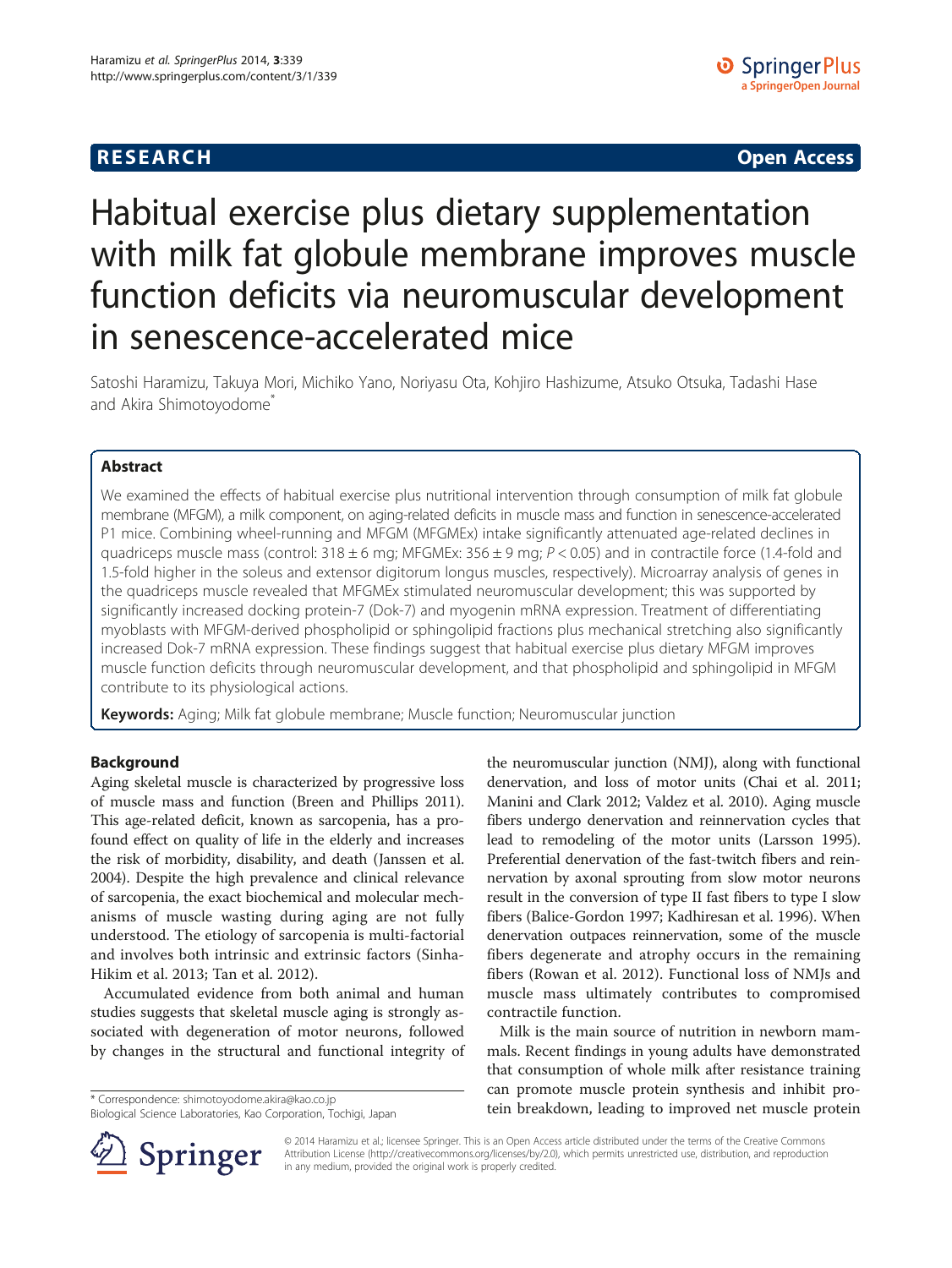balance (Elliot et al. [2006;](#page-14-0) Josse et al. [2010;](#page-15-0) Wilkinson et al. [2007](#page-16-0)). In addition, milk protein has beneficial effects including suppressing postprandial glycemia and promoting changes in body composition for metabolic health (McGregor and Poppitt [2013](#page-15-0)). Milk contains approximately 3% to 5% fat, which is distributed in the form of tiny, spherical droplets or globules stabilized in the form of an emulsion. The diameter of the fat globule ranges from  $0.2$  to  $15 \mu m$ , with an average of about 4 μm. The triglyceride core of the fat globules in milk is surrounded by a thin membrane called the milk fat globule membrane (MFGM). This membrane, which is about 10 to 20 nm in cross-section, acts as an emulsifier and protects the globules from coalescence and enzymatic degradation. The MFGM contains unique polar lipids and membrane-specific proteins (Cavaletto et al. [2008](#page-14-0)). The polar lipids in milk, which consist of phospholipids and sphingolipids, are located mainly (60% to 70%) in the MFGM. Sphingolipids (highly bioactive molecules present mainly in polar lipids of animal origin) account for up to one third of the MFGM polar lipid fraction. Oshida et al. have shown that dietary sphingomyelin contributes to myelination in the central nervous system of developing rats (Oshida et al. [2003](#page-15-0)). Loss of myelinated nerve fibers, along with several abnormalities involving myelinated fibers, such as demyelination and myelin balloon figures, has been observed in elderly subjects. Deterioration of the myelin sheaths during aging may affect the functional properties of the peripheral nervous system; it may cause a decline in the conduction velocity of motor neurons and thereby in muscle strength and mass. Even though scientific evidence on the nutritional benefits of MFGM proteins and sphingolipids is accumulating (Vesper et al. [1999](#page-16-0)), the nutritional aspects and physiological functions of MFGM have not been fully investigated.

The senescence-accelerated mouse (SAM) exhibits several accelerated aging characteristics and is widely used in research on aging (Takeda et al. [1981\)](#page-16-0). The SAM consists of two types of strain, namely the senescence-accelerated prone mouse (SAMP) and the senescence-accelerated resistant mouse (SAMR). Compared with SAMR strains, which are used as controls that age normally, SAMP strains show rapid progression of senescence, higher oxidative stress, decreased behavioral activity, and a shorter median life span (Takeda et al. [1991](#page-16-0), [1997](#page-16-0); Takeda [1999](#page-15-0); Hosokawa [2002](#page-15-0)). These characteristics observed in SAMP strains are similar to those observed in humans with normal aging; therefore, SAMP strains are useful models of human aging. SAMP strains might also be useful for studying muscle aging. Sakakima et al. [\(2004\)](#page-15-0) demonstrated that sarcopenia and age-associated morphologic changes in the leg muscles occur earlier in SAMP1 mice than in normal ICR mice. Derave et al. [\(2005](#page-14-0)) reported reduced muscle mass, selective type-II fiber atrophy, and

reduced contraction speed in the soleus muscle of SAMP8 mice. There is, thus, support for using this model to study skeletal muscle aging.

Our previous studies have shown that dietary green tea extract (GTE) plus habitual exercise improves skeletal muscle function and metabolism in mice, including in SAMP1 mice (Murase et al. [2005](#page-15-0), [2006a](#page-15-0), [b](#page-15-0), [2008](#page-15-0); Shimotoyodome et al. [2005\)](#page-15-0). These findings led us to investigate whether, and how, habitual exercise plus nutritional intervention improves skeletal muscular physiology.

Here, we investigated whether long-term consumption of MFGM proteins and lipids combined with habitual exercise could prevent age-related deficits in muscle mass and function. In light of our finding that a combination of dietary supplementation with MFGM and voluntary wheel-running prevented age-related declines in skeletal muscle mass and strength in SAMP1, we also attempted to elucidate the mechanisms underlying these improvements after long-term MFGM consumption.

## Methods

#### **Materials**

MFGM was purchased from MEGGLE Japan Co. Ltd (Tokyo, Japan). The composition of the MFGM was 43.8% protein, 37.1% fat, 10.3% carbohydrate, 13.6% lactose, 16.6% phospholipids (4.71% phosphatidylcholine, 5.2% phosphatidylethanolamine, 1.32% phosphatidylinositol, 1.74% phosphatidylserine, 3.0% sphingomyelin, and others), 4.3% ash, 2.4% minerals, 4.5% moisture, and 1.9% others. The composition of the fatty acids was 31.6% C18:1, 23.8% C16:0, 12.9% C18:0, 7.5% C14:0, 4.3% C18:2(n-6), 2.1% C12:0, 1.6% C4:0, 1.6% C10:0, 1.5% C16:1, 1.2% C6:0, and <1.0% others. The content (all in g/100 g) of glutamic acid was 8.44, of leucine 4.46, aspartic acid 3.82, lysine 3.69, proline 3.49, serine 2.83, valine 2.54, threonine 2.33, isoleucine 2.26, phenylalanine 2.1, tyrosine 1.86, arginine1.85, alanine 1.66, histidine 1.35, methionine 1.16, glycine 1.04, tryptophan 0.71, and cysteine 0.57. Milk-derived sphingomyelin was purchased from NOF Corporation (Tokyo, Japan). Phospholipid and sphingolipid fractions were also prepared from MFGM. In brief, the MFGM was homogenized in an ice-cold chloroform–methanol mixture (2:1) by using a homogenizer (TK autohomomixer; Tokusyukika Kogyo Co. Ltd., Osaka, Japan). The soluble fraction obtained was subjected to acetone precipitation to separate the polar lipids. The phospholipid fraction (PLF) was then purified by using column chromatography over silica gel (Yamazen Hi-Flash silica gel column; Yamazen Corp., Osaka, Japan). Phosphatidylcholine, phosphatidylethanolamine, phosphatidylserine, glucosylceramide, and lactosylceramide in the purified PLF were detected by using thin-layer chromatography (TLC) analysis (chloroform– methanol–water; 65:16:2). After alkaline hydrolysis, the sphingolipid fraction (SLF) was obtained as an acetone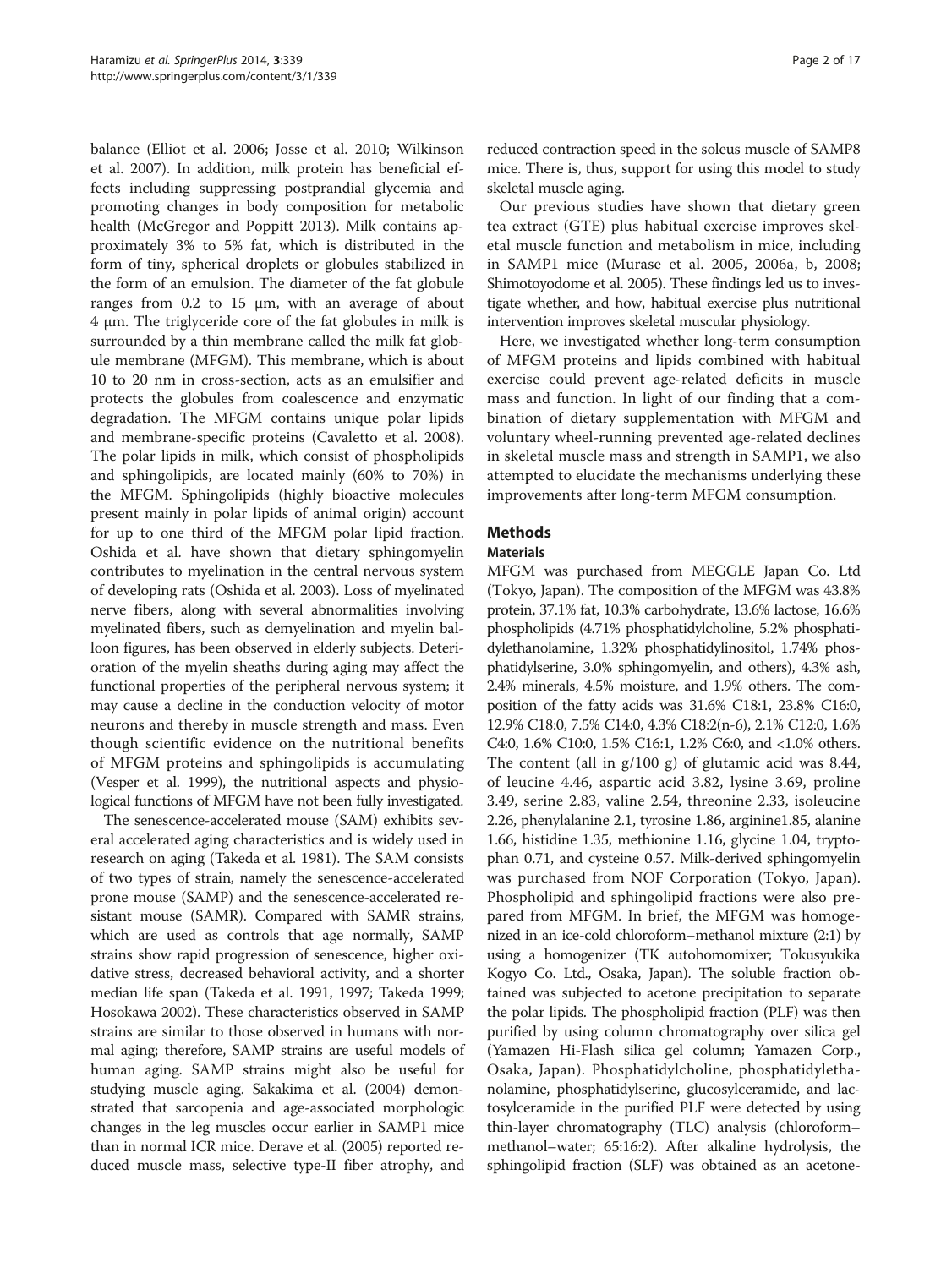insoluble fraction after acetone precipitation. Glucosylceramide, lactosylceramide, and sphingomyelin were detected by TLC analysis of the SLF. Quantitative analysis by using high-performance liquid chromatography revealed that the SLF was 52% sphingomyelin. GTE was prepared and analyzed as described previously (Haramizu et al. [2011a](#page-15-0), [2011b](#page-15-0)). The total polyphenol (catechin) content of the GTE was 81%, and the caffeine content was 0.1%. The polyphenols were made up of epigallocatechin gallate (41%), epigallocatechin (23%), epicatechin gallate (12%), epicatechin (9%), gallocatechin (7%), gallocatechin gallate (4%) and others (4%).

#### Animals and experimental design

SAMP1 exhibit several characteristics of accelerated aging and are widely used in aging research (Sakakima et al. [2004](#page-15-0)). ICR mice are widely used as a control strain in experiments on SAMP1 (Lee et al. [2013](#page-15-0); Nagano et al. [2000\)](#page-15-0). Male 15-week-old SAMP1 and ICR mice were purchased from Japan SLC, Inc. (Hamamatsu, Japan) and maintained under controlled conditions of temperature  $(23 \pm 2^{\circ}C)$ , humidity  $(55\% \pm 10\%)$ , and lighting  $(0700 \text{ to } 10^{\circ}C)$ 1900 h). The mice were fed a laboratory chow (CE-2, CLEA Japan, Inc., Tokyo, Japan) and had free access to drinking water to acclimate to the housing conditions for 2 months. At the age of 23 wk, all mice were weighed and those that were self-injurious (i.e., those with visible injury) were removed from the study. SAMP1 and ICR mice whose body weights were 20% heavier and 9% lighter, respectively, than the average were also removed to minimize individual differences in body weight. Then, 40 of 80 SAMP1 and 8 of 12 ICR mice with similar body weights were selected. The SAMP1 mice were randomly allocated to five groups, namely the control group, which was fed a control diet containing 5.5% fat (w/w), 6% casein, 75.6% potato starch, 8.4% cellulose, 3.5% minerals, and 1% vitamins; the MFGM group, which was fed an MFGM diet consisting of the control diet supplemented with 1% MFGM; the GTE group, which was fed a GTE diet consisting of the control diet supplemented with 0.5% GTE; the MFGMEx group, which was fed the MFGM diet and also given habitual exercise; and the GTEEx group, which was fed the GTE diet and also given habitual exercise ( $n = 8$  per group).

ICR mice, which had previously been used as a control strain for comparison with SAMP1 were used as normally aging mice. The ICR mice were used as normally aging mice and were fed the control diet  $(n = 8)$ . For 20 wk (from 23 to 43 wk of age), the mice were allowed ad libitum access to water and one of the following powdered diets: the control diet (control and ICR groups) or each experimental diet with or without exercise (MFGM, MFGMEx, GTE, and GTEEx groups). All mice were individually housed in regular plastic cages (TP-106; 175 ×

 $245 \times 125$  mm, Toyoriko, Tokyo, Japan), each of which had a nest box (Shepherd Specialty Papers, Watertown, TN) to reduce stress. The cages of habitual exercise group had a running wheel (SW-15 mg; MELQUEST, Toyama, Japan), whereas those of the non-habitual-exercise groups did not. Dietary intake was measured throughout the experimental period by subtracting the remaining food weight from the initial weight of the food given on the previous feeding day. All animal experiments were conducted in the Experimental Animal Facility of Kao Corporation R&D Department. The study was approved by the Animal Care Committee of the Kao Tochigi Institute. All experiments strictly followed the guidelines of that committee.

## Cell culture and mechanical stretching by using cyclic strain

Murine C2C12 myoblasts (EC91031101) were obtained from the European Collection of Cell Cultures (Dainippon Sumitomo Pharma Biomedical, Osaka, Japan). The cells were plated onto flexible-bottomed plates (Bioflex Plates Collagen 1, Flexcell International Corp., Hillsborough, NC) coated with 1 mg/mL poly-L-lysine (Sigma-Aldrich Japan, Tokyo, Japan) and fibronectin (1:100, Sigma-Aldrich Japan) and maintained in an atmosphere of 95% air – 5%  $CO<sub>2</sub>$  at 37°C in Dulbecco's modified eagle medium (DMEM) supplemented with 10% fetal bovine serum and 10 ml/L Antibiotic-Antimycotic mixture (Gibco, Grand Island, NY). For differentiation into myotubes, C2C12 myoblasts were grown to subconfluence on the plates; the culture medium was then replaced with DMEM containing 2% heat-inactivated horse serum (Gibco) supplemented or not supplemented with 0.01% MFGM, 0.001% or 0.005% PLF, SLF, or sphingomyelin. During differentiation, the cells were subjected to cyclic equibiaxial stretching consisting of 10% elongation at 0.5 Hz, with 1 h on and 5 h off for 72 h, by using a Flexcell FX-5000 Tension System (Flexcell International Corp.), as described previously (Zhang et al. [2007\)](#page-16-0). The culture media were replaced with fresh media once a day. At the end of 72 h, the cells were washed with ice-cold phosphate-buffered saline once, homogenized with a QIAshredder (Qiagen K.K., Tokyo, Japan), and subjected to RNA extraction. Total RNA was extracted from frozen samples  $(n = 6)$  by using an RNeasy Mini kit (Qiagen K.K.) in accordance with the manufacturer's instructions.

#### Blood and tissue collection

Whole blood was collected from mice at the age of 43 wk in the non-fasting condition via the post-caval vein under anesthesia with inhaled sevoflurane (SEVOFRAN®; Maruishi Pharmaceutical Co., Ltd., Osaka, Japan). The blood was then immediately analyzed. The remaining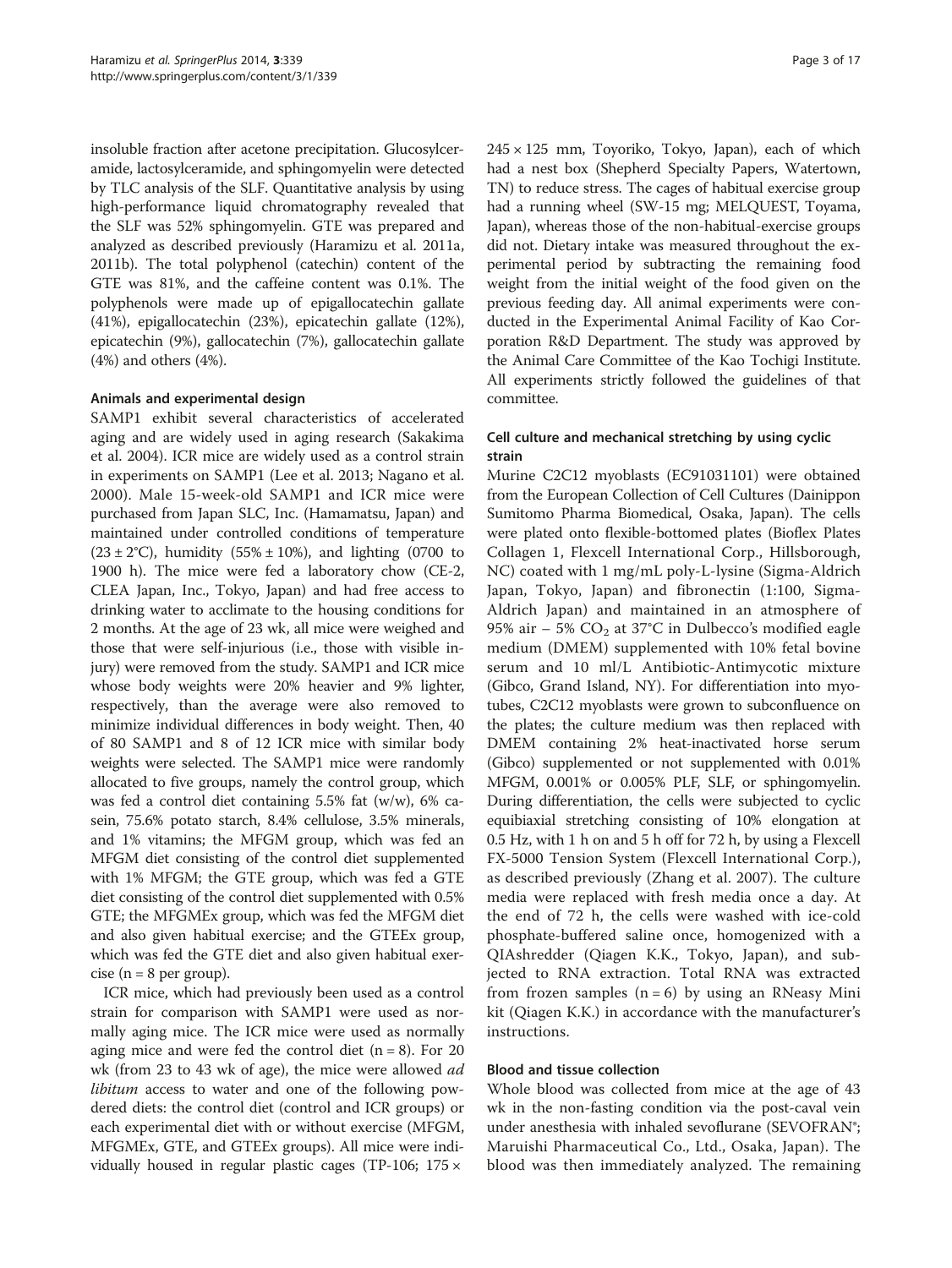blood was maintained at 4ºC until plasma preparation. Immediately after euthanasia by exsanguination, the quadriceps, gastrocnemius, plantaris, extensor digitorum longus (EDL), and soleus muscles, along with the epididymal, perirenal, and retroperitoneal white adipose tissues (WAT) and the liver, were removed and weighed. Tissue samples were stored at –80ºC until analysis.

#### Biochemical analysis

The concentrations of erythrocytes, leukocytes, and platelets, along with hemoglobin concentration and the hematocrit, were measured in heparinized blood with an automatic hematocytometer (Celltac MEK-5258; Nihon Kohden, Tokyo, Japan). Plasma was obtained from the blood by centrifugation at  $3500 \times g$  for 15 min. Plasma glucose; triglycerides (TG); non-esterified fatty acid (NEFAs); aspartate aminotransferases (AST); alanine aminotransferase (ALT); total-cholesterol; lactate; lactate dehydrogenase (LDH); and ketone bodies were quantified by using N-A Glu-UL, N-A L TG-H, NEFA-HA, N-A L GOT, N-A L GPT, N-A L T-CHO-H, N-A L LAC, N-A L LDH, and T-KB-H assay kits (Nittobo Medical Co., Ltd., Tokyo, Japan), respectively. Plasma insulin-like growth factor (IGF)-1 was measured with a mouse IGF-1 immunoassay (R&D Systems Inc., Minneapolis, MN). Plasma adiponectin levels were measured with a mouse/rat adiponectin ELISA kit (Otsuka Pharmaceuticals Co. Ltd, Tokyo, Japan). All measurements were performed in accordance with the manufacturers' instructions.

## Force of soleus and EDL muscle contractions induced by electrical stimulation

Muscle force measurements were performed as described previously (Haramizu et al. [2011a](#page-15-0), [2011b](#page-15-0)). The muscle of the right leg was quickly isolated. The muscle was anchored horizontally between two hooks–one fixed and one attached to an isometric force transducer (World Precision Instruments, Inc., Sarasota, FL)–and immersed in Krebs solution of the following composition: 119.7 mM NaCl, 4.5 mM KCl, 0.5 mM  $MgCl<sub>2</sub>$ , 0.7 mM  $Na<sub>2</sub>HPO<sub>4</sub>$ , 1.5 mM NaH<sub>2</sub>PO<sub>4</sub>, 15 mM NaHCO<sub>3</sub>, 2.5 mM CaCl<sub>2</sub>, and 10 mM D-glucose; pH  $7.3 \pm 0.1$ . The solution was continuously bubbled with 95%  $O_2$  – 5%  $CO_2$  at 37°C. The muscle was electrically stimulated with a stimulus-isolation unit (SEN-3301; Nihon Kohden, Japan) and the optimal twitch length was set. Twitch force was measured with a single pulse; tetanic responses were induced with a 0.2-ms pulse (140 Hz) for 330 ms once every 2 s and digitally recorded for 2 min with a bridge amplifier and data acquisition system (Quad-16I; World Precision Instruments, Inc.). Measurements were analyzed with Data-Trax software (World Precision Instruments, Inc.).

#### Indirect calorimetry

To elucidate the effect of MFGM or GTE with or without exercise on energy metabolism, we measured the oxygen consumption  $(VO<sub>2</sub>)$  and respiratory quotient (RQ) of the mice after 17 to 18 wk of feeding. We used an indirect calorimetric system equipped with a sixteenchamber airtight metabolic cage (ARCO2000-RAT/ANI 16 Chamber System®; Arcosystem Inc., Chiba, Japan) (Murase et al. [2011\)](#page-15-0). Each mouse was placed in a chamber for 3 d and allowed to acclimate to the surroundings before the measurement. Oxygen consumption and carbon dioxide production were then measured under feeding conditions for 24 h. RQ was calculated by dividing the measured values of carbon dioxide production by those of oxygen consumption. During the measurement, locomotor activity was measured with an automated motion analysis system (Actracer2000; Arcosystem Inc.), which detects the amount of centroid fluctuation by using a weighted transducer.

#### DNA microarray analysis

Total RNA was extracted from frozen quadriceps muscle  $(n = 4)$  by using an RNeasy Fibrous Tissue Mini kit (Qiagen K.K., Tokyo, Japan) in accordance with the manufacturer's instructions. For microarray analysis, the quality of total RNA samples was checked with an Agilent 2100 BioAnalyzer (Agilent Technologies Inc, Tokyo, Japan); the RNA integrity number of each sample was over 7.0. DNA microarray analysis was performed with a one-color system and the Agilent Mouse SurePrint G3 mouse gene expression array. In brief, 200 ng of each RNA was labeled and amplified with a Low Input Quick Amp Labeling Kit (one color; Agilent Technologies) in accordance with manufacturer's instructions. Cyanine 3-labeled cRNA was fragmented and hybridized by using a Gene Expression Hybridization Kit and then washed with a Gene Expression Wash Pack (both Agilent Technologies). The hybridized microarray slides were scanned with an Agilent Technologies Microarray Scanner (Agilent Technologies) and the data were extracted by using Agilent Feature Extraction 10.7.1 in Hokkaido-System Science (Sapporo, Japan). After we had confirmed the high degree of reliability of the microarray processes on the basis of the QC report, data normalization and filtering were performed with GeneSpring GX 11.5 (Agilent technologies), as follows: 1) threshold raw signals were set to 1.0.; 2) 75th percentile normalization was used for the normalization algorithm; 3) the baseline was transformed to the median of all samples; and 4) raw values filtered by signal intensity value (upper cut-off: 100<sup>th</sup> percentile; lower cut-off: 20<sup>th</sup> percentile) of raw values and flagging to exclude absent reads. Probe sets were then identified by using unpaired *t*-test ( $P < 0.05$ ) to compare between the experimental and control SAMP1 groups, with a relative fold-change value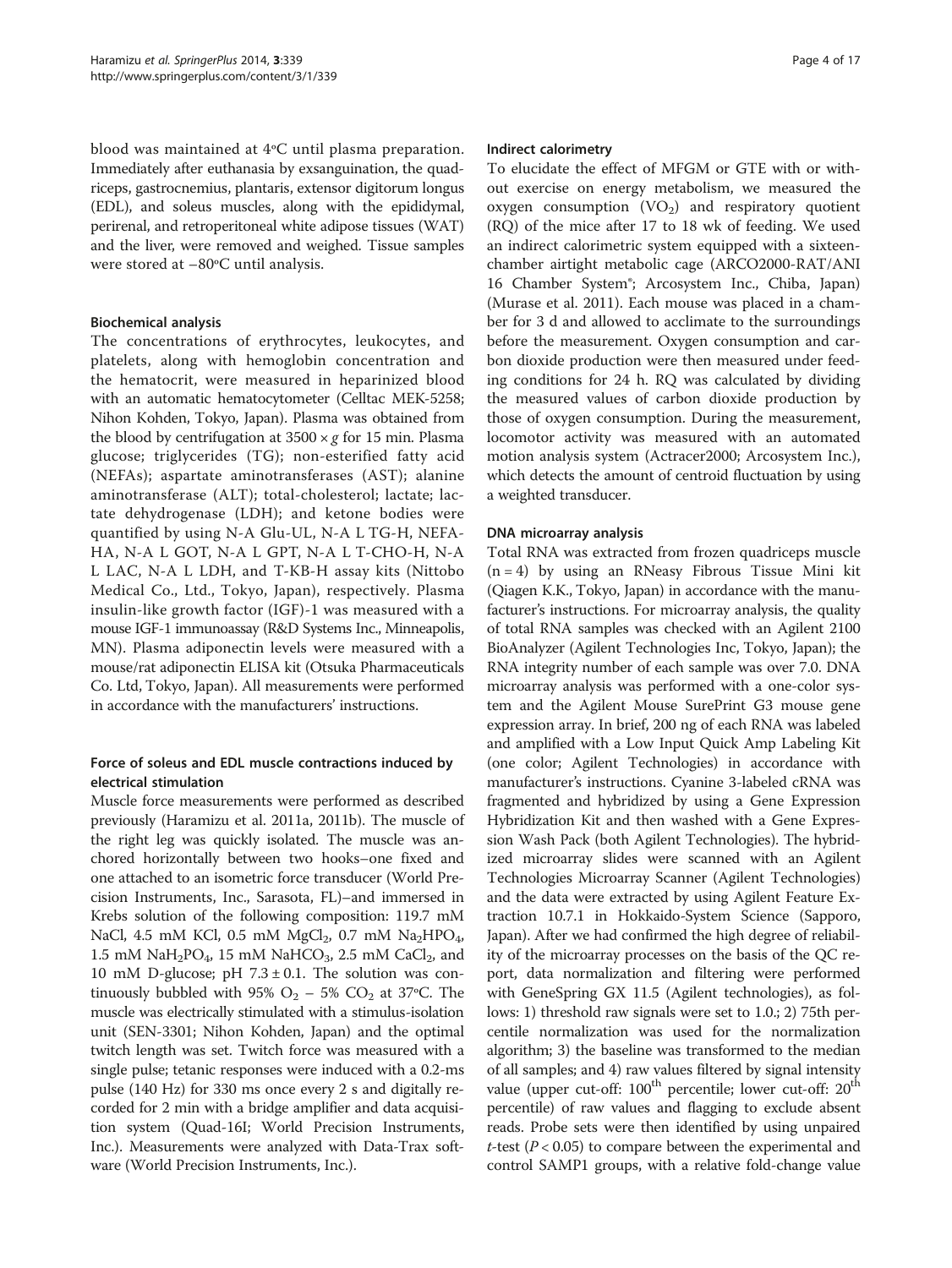of >1.2 and no correction for multiple testing; this was done because the MicroArray Quality Control Consortium suggests the use of a fold-change cut off along with a non-stringent P-value cut-off as a baseline practice to improve reproducibility in microarray data processing (MAQC Consortium et al. [2006\)](#page-15-0). Selected probe sets were analyzed with IPA (Ingenuity Pathways Analysis) software version 9.0 (Ingenuity Systems, Redwood City, CA).

Quantitative real-time polymerase chain reaction (RT-PCR)

The microarray expression results were verified by using quantitative RT-PCR. The quadriceps muscles of mice in all groups ( $n = 7$  or 8) were analyzed for gene expression as described previously (Haramizu et al. [2011a](#page-15-0), [2011b](#page-15-0)). The following mouse-specific primer sequences were used for the mRNAs for the following proteins: docking protein (Dok)-7 forward, TGAGCTTCCTGTTTGACT GCA; Dok-7 reverse, GCAACACGCTCTTCTGAGGC; muscle skeletal receptor-tyrosine kinase (MuSK) forward, CATGGCAGAGTTTGACAACCC; MuSK reverse, TTC GGAGGAACTCATTGAGGTC; neural cell adhesion molecule (NCAM) forward, CAGTGACCACGTCATGCTC AAG; NCAM reverse, CCTGAACACAAAGTGAGCTGC C; myogenic differentiation (MyoD)-1; CTAGATCCAGC CCCAAAGAAAG, MyoD reverse, AGGTGCAGCCAG AGTGCAA; myogenin forward, GCACTGGAGTTCGGT CCCA; and myogenin reverse, GTGATGCTGTCCACG ATGGA. For quantitative precision, the same amount of total RNA was consistently used for each expression analysis. Expression of each gene was normalized against that of the housekeeping gene encoding ribosomal protein, large, P0 (RPLP0/36B4).

#### Western blot analysis

Quadriceps muscles were homogenized and lysed on ice in a Physcotron homogenizer (Microtech, Chiba, Japan) and a ready-made homogenization buffer, CelLytic MT Mammalian Tissue Lysis/Extraction Reagent (Sigma, St Louis, MO) containing a protease inhibitor cocktail (Sigma), and phosphatase inhibitor cocktail-1 and -2 (Sigma). After centrifugation of the muscle mixtures at  $12,000 \times g$  for 15 min at 4°C, the supernatants were removed and their protein concentrations determined with a BCA protein assay kit (Pierce, Rockford, IL). Equal amounts of protein (1 μg/μL) were boiled at 100°C for 5 min in SDS sample buffer (Novagen, Inc., Madison, WI) and centrifuged at  $2400 \times g$  for 5 min at 4°C. The protein extracts were separated by sodium dodecyl sulfate polyacrylamide gel electrophoresis (SDS-PAGE) and transferred to Immobilon-P polyvinylidene fluoride (PVDF) membranes (Millipore Corp., Bedford, MA) at 200 mA for 1.5 h. The membranes were then blocked with PVDF

Blocking Reagent for Can Get Signal (Toyobo Co., Ltd., Osaka, Japan) at room temperature for 1 h and incubated overnight with anti-Dok-7 (1:1000 dilution, Abcam, Cambridge, UK) and anti-MuSK (R&D Systems Inc., Minneapolis, MN) or anti-α-tubulin (1:1000 dilution, Cell Signaling, Beverly, MA) primary antibodies in Immunoreaction Enhancer Solution 1 (Toyobo). After being washed four times with Tris-buffered saline containing 0.05% Tween 20 (Bio-Rad Laboratories, Hercules, CA), the membranes were incubated with horseradish-peroxidaselabeled anti-rabbit (Cell Signaling) immunoglobulin for Dok-7 and α-tubulin or anti-goat immunoglobulin for MuSK (Wako, Osaka, Japan) in Immunoreaction Enhancer Solution 2 (Toyobo). The blots were visualized with an ECL Prime Western Blotting Detection System (GE Healthcare, Buckinghamshire, UK) and a ChemiDoc XRS imaging system (Bio-Rad).

#### Statistical analysis

All values are presented as means ± standard error (SE). Unpaired Student's t-tests after a preliminary F-test of the homogeneity of within-group variance were used to compare values between groups. When more than two groups were compared, statistical analysis was conducted with one-way ANOVA followed by Fisher's protected least significant difference or Dunnett's post-hoc tests (Statview for Windows version 5.0, SAS Institute Inc., Cary, NC). A P value of less than 0.05 was considered statistically significant.

#### Results

#### Effect of exercise plus MFGM on body and tissue weights in SAMP1

Body and tissue weights of mice at the age of 43 wk are shown in Table [1.](#page-5-0) The quadriceps, gastrocnemius, plantaris, EDL and soleus muscles in the control SAMP1 group weighed significantly less than those in the ICR group. In contrast, the epididymal, perirenal, and retroperitoneal WAT tissues were significantly heavier in the control SAMP1 group than in the ICR group. The quadriceps muscle weighed significantly more in the MFGMEx mice than in the control SAMP1 group, whereas the weights of the gastrocnemius, plantaris, EDL and soleus muscles were similar between the groups. The GTE and GTEEx groups had significantly lower body weights than the control SAMP1 group. Fat and liver weights were significantly lower in both the GTE and the GTEEx group than in the control SAMP1, whereas muscle weight did not differ between the groups. Dietary intake was significantly higher in the ICR group than in the control SAMP1 group, but body weights did not differ between the ICR mice and the control SAMP1.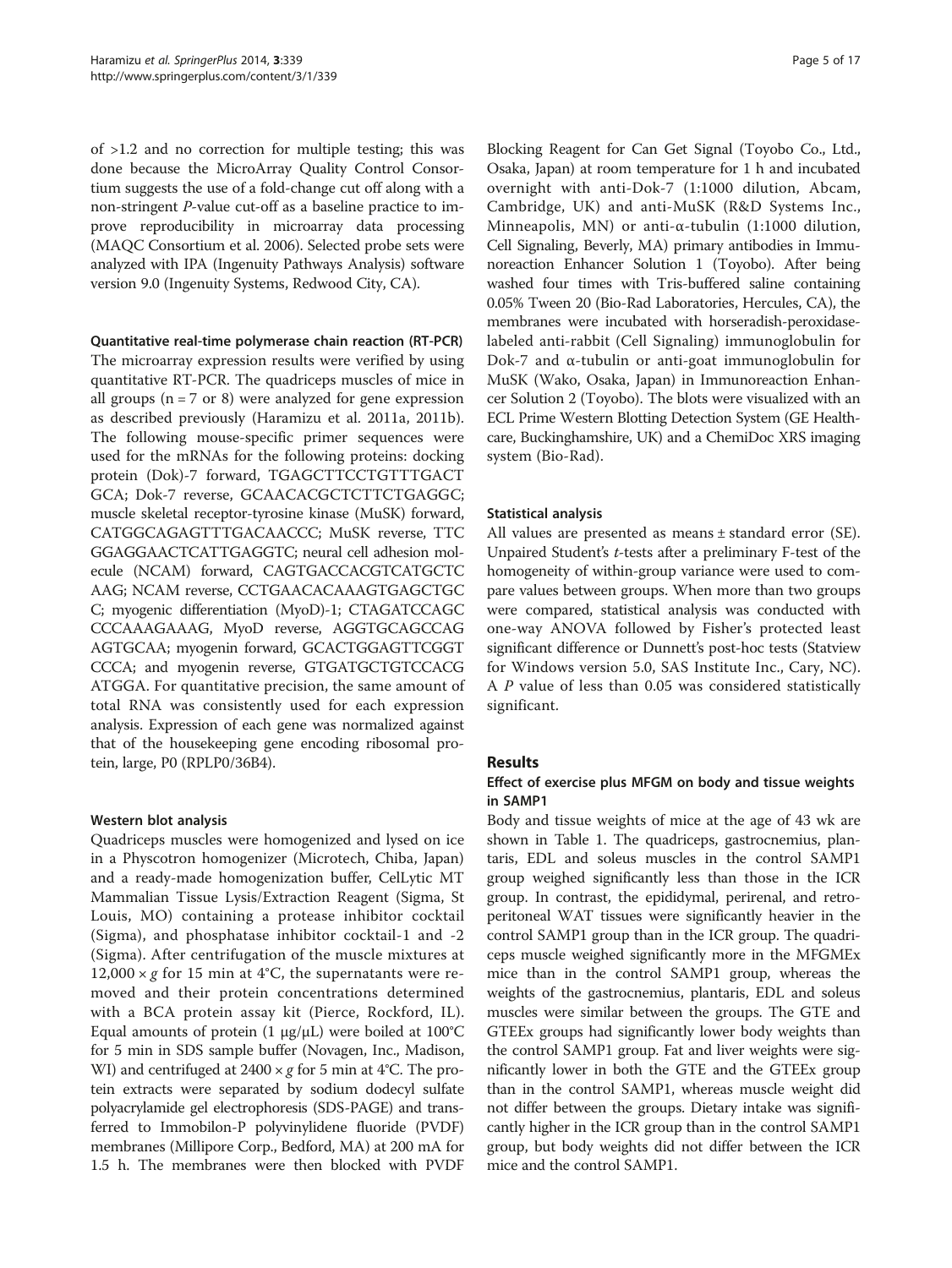|                        | <b>ICR</b>                    | Control                        | <b>MFGM</b>     | <b>MFGMEx</b>                | <b>GTE</b>                   | <b>GTEEx</b>                 |
|------------------------|-------------------------------|--------------------------------|-----------------|------------------------------|------------------------------|------------------------------|
|                        |                               |                                |                 | SAMP1                        |                              |                              |
| Body weight, g         | $44.2 \pm 1.4$                | $42.2 \pm 2.7$                 | $42.2 \pm 1.7$  | $40.3 \pm 1.6$               | $29.6 \pm 1.9$ <sup>*</sup>  | $32.5 \pm 1.0^{*}$           |
| Dietary intake, q      | $791.0 + 26.2$ <sup>*</sup>   | $584.7 \pm 13.9$ <sup>##</sup> | $564.1 \pm 8.5$ | $632.6 \pm 24.8$             | $527.5 \pm 3.8$              | $569.8 \pm 4.1$              |
| Quadriceps, mg         | $424.6 \pm 13.0^{\degree}$    | $318.0 \pm 6.0$ <sup>##</sup>  | $306.3 \pm 6.4$ | $355.8 \pm 8.5$ <sup>*</sup> | $301.1 \pm 16.8$             | $323.9 \pm 11.5$             |
| Gastrocnemius, mg      | $328.8 \pm 14.1$ <sup>*</sup> | $228.8 \pm 7.6$ <sup>##</sup>  | $222.4 \pm 5.5$ | $234.3 \pm 5.8$              | $198.5 \pm 12.3$             | $238.2 \pm 16.7$             |
| Plantaris, mg          | $44.5 \pm 2.7$ <sup>*</sup>   | $27.3 \pm 1.8$ <sup>##</sup>   | $28.5 \pm 2.6$  | $29.5 \pm 2.2$               | $25.6 \pm 2.5$               | $27.8 \pm 1.9$               |
| EDL, mg                | $27.6 \pm 0.8$ <sup>*</sup>   | $20.4 \pm 0.8$ <sup>##</sup>   | $19.2 \pm 1.4$  | $19.9 + 0.9$                 | $19.1 \pm 0.4$               | $18.4 \pm 1.4$               |
| Soleus, mg             | $20.1 \pm 1.3$ <sup>*</sup>   | $15.6 \pm 0.8$ <sup>+</sup>    | $17.1 \pm 0.8$  | $17.1 + 1.1$                 | $15.4 \pm 1.3$               | $16.6 \pm 1.2$               |
| Epididymal fat, q      | $1.43 \pm 0.13$ <sup>*</sup>  | $2.34 \pm 0.22$ <sup>++</sup>  | $2.48 \pm 0.15$ | $2.31 \pm 0.22$              | $1.11 \pm 0.31^*$            | $1.29 \pm 0.25$              |
| Perirenal fat, q       | $0.19 \pm 0.03$ <sup>*</sup>  | $0.37 \pm 0.07$ <sup>+</sup>   | $0.33 \pm 0.05$ | $0.26 \pm 0.03$              | $0.11 \pm 0.03$ <sup>*</sup> | $0.15 \pm 0.02$ <sup>*</sup> |
| Retroperitoneal fat, q | $0.37 \pm 0.03$               | $0.56 \pm 0.07$ <sup>+</sup>   | $0.58 \pm 0.05$ | $0.46 \pm 0.04$              | $0.22 \pm 0.06^*$            | $0.23 \pm 0.06^*$            |
| Liver, q               | $1.39 \pm 0.08$               | $1.36 \pm 0.07$                | $1.36 \pm 0.04$ | $1.27 \pm 0.03$              | $1.09 \pm 0.03$ <sup>*</sup> | $1.09 \pm 0.03$ <sup>*</sup> |

<span id="page-5-0"></span>

|  |  |  | Table 1 Body weight, feed intakes, feed efficiency, and tissues weights |  |  |  |
|--|--|--|-------------------------------------------------------------------------|--|--|--|
|--|--|--|-------------------------------------------------------------------------|--|--|--|

Values are means±S.E. of 7 or 8 mice.<br><sup>†</sup>P<0.05, <sup>††</sup>P<0.01, <sup>†††</sup>P<0.001, \*P<0.0001, significant difference between ICR group and control SAMP1 group at the age of 43 wk by unpaired *t-*test.<br><sup>\*P<0.05, \*ignificant differe</sup>

 $p^*P < 0.05$ , significant difference vs. control SAMP1 group at the age of 43 wk by Dunnett's test.

## Effect of exercise plus MFGM on blood and plasma components in SAMP1

The blood level of erythrocytes, as well as the hemoglobin, and hematocrit values, was significantly lower in the control SAMP1 group than in the ICR group at the age of 43 wk (Table 2). The hemoglobin and hematocrit values were significantly higher in the MFGMEx group than in the control SAMP1 group. We measured plasma adiponectin and IGF-1 levels, because they play important roles in regulating energy metabolism (Kahn et al. [2005](#page-15-0))

## Table 2 Blood and plasma analysis

|                        | <b>ICR</b>                    | Control                           | <b>MFGM</b>      | <b>MFGMEx</b>               | <b>GTE</b>       | <b>GTEEx</b>     |
|------------------------|-------------------------------|-----------------------------------|------------------|-----------------------------|------------------|------------------|
|                        | SAMP1                         |                                   |                  |                             |                  |                  |
| Blood component        |                               |                                   |                  |                             |                  |                  |
| WBC, $10^2/\mu L$      | $46.4 \pm 13.6$               | $38.7 \pm 8.1$                    | $34.4 \pm 4.7$   | $28.5 \pm 4.6$              | $41.3 \pm 13.7$  | $32.8 \pm 9.3$   |
| RBC, $10^4/\mu L$      | $844.4 \pm 19.8$              | $730.1 \pm 21.7^{++}$             | $771.6 \pm 16.7$ | $779.5 \pm 19.7$            | $675.0 \pm 27.9$ | $696.2 \pm 55.6$ |
| Haemoglobin, mg/dL     | $13.8 \pm 0.2^*$              | $12.3 \pm 0.3^{+1}$               | $12.7 \pm 0.2$   | $13.5 \pm 0.3^*$            | $11.5 \pm 0.4$   | $12.3 \pm 0.2$   |
| Haematocrit,%          | $43.2 \pm 0.8$ <sup>*</sup>   | $37.0 \pm 1.0^{\ddagger}$         | $38.8 \pm 0.8$   | $40.3 \pm 1.1$ <sup>*</sup> | $35.1 \pm 1.1$   | $36.4 \pm 2.1$   |
| Platelet, $10^4/\mu L$ | $93.0 \pm 6.4$                | $73.9 \pm 2.8$ <sup>†</sup>       | $76.6 \pm 3.4$   | $72.8 \pm 9.0$              | $93.2 \pm 11.2$  | $72.6 \pm 4.5$   |
| Plasma component       |                               |                                   |                  |                             |                  |                  |
| Glucose, mg/dL         | $210.8 \pm 18.5$              | $230.8 \pm 17.1$                  | $217.2 \pm 5.7$  | $207.7 \pm 12.1$            | $219.9 \pm 26.7$ | $241.2 \pm 19.2$ |
| Lactate, mg/dL         | $55.0 \pm 5.1$                | $63.5 \pm 4.0$                    | $56.2 \pm 4.3$   | $66.1 \pm 7.6$              | $68.0 \pm 10.3$  | $66.1 \pm 11.3$  |
| LDH, IU/L              | $287.4 \pm 34.8$ <sup>*</sup> | $150.6 \pm 13.7^{\dagger\dagger}$ | 158.7 $\pm$ 7.8  | $150.3 \pm 11.8$            | $171.3 \pm 19.3$ | $148.2 \pm 9.2$  |
| AST, IU/L              | $48.5 \pm 5.3$ <sup>*</sup>   | $28.4 \pm 1.3^{++}$               | $28.9 \pm 1.9$   | $28.1 \pm 2.7$              | $37.3 \pm 3.0$   | $33.8 \pm 2.0$   |
| ALT, IU/L              | $15.7 \pm 0.8$                | $16.8 \pm 2.8$                    | $18.6 \pm 1.8$   | $19.2 \pm 4.3$              | $14.2 \pm 2.1$   | $16.1 \pm 2.4$   |
| Total Chol, mg/dL      | $163.2 \pm 20.9$              | $170.7 \pm 6.8$                   | $189.1 \pm 13.5$ | $188.9 \pm 11.0$            | $159.1 \pm 13.9$ | $160.2 \pm 11.8$ |
| TG, mg/dL              | $55.8 \pm 8.7$                | $88.5 \pm 7.4$ <sup>†</sup>       | $104.7 \pm 19.4$ | $114.4 \pm 24.0$            | $82.6 \pm 11.7$  | $90.1 \pm 14.6$  |
| Ketone body, mg/dL     | $163.1 \pm 41.0$              | $248.8 \pm 30.0$                  | $219.8 \pm 45.5$ | $242.6 \pm 55.8$            | $310.6 \pm 79.7$ | $329.4 \pm 86.5$ |
| NEFA, mEq/L            | $0.9 \pm 0.1$                 | $1.0 \pm 0.1$                     | $1.0 \pm 0.1$    | $1.1 \pm 0.1$               | $0.8 \pm 0.1$    | $1.0 \pm 0.1$    |
| Adiponectin, pg/mL     | $3.5 \pm 0.2^*$               | $2.0 \pm 0.1^{++}$                | $2.0 \pm 0.1$    | $2.4 \pm 0.1$               | $2.0 \pm 0.2$    | $2.1 \pm 0.1$    |
| IGF-1, ng/mL           | $596.3 \pm 53.7$              | $474.2 \pm 14.1$                  | $501.6 \pm 10.4$ | $549.2 \pm 26.9$            | $438.6 \pm 24.8$ | $426.8 \pm 25.9$ |

Values are means  $\pm$  S.E. of 7 or 8 mice.

<sup>†</sup>P < 0.05, <sup>††</sup>P < 0.01, <sup>‡‡</sup>P < 0.0001, significant difference between ICR group and control SAMP1 group at the age of 43 wk by unpaired t-test.<br><sup>\*</sup>P < 0.05, Significant difference ys, control SAMP1 group at the age of

 $p^*P < 0.05$ , Significant difference vs. control SAMP1 group at the age of 43 wk by Dunnett's test.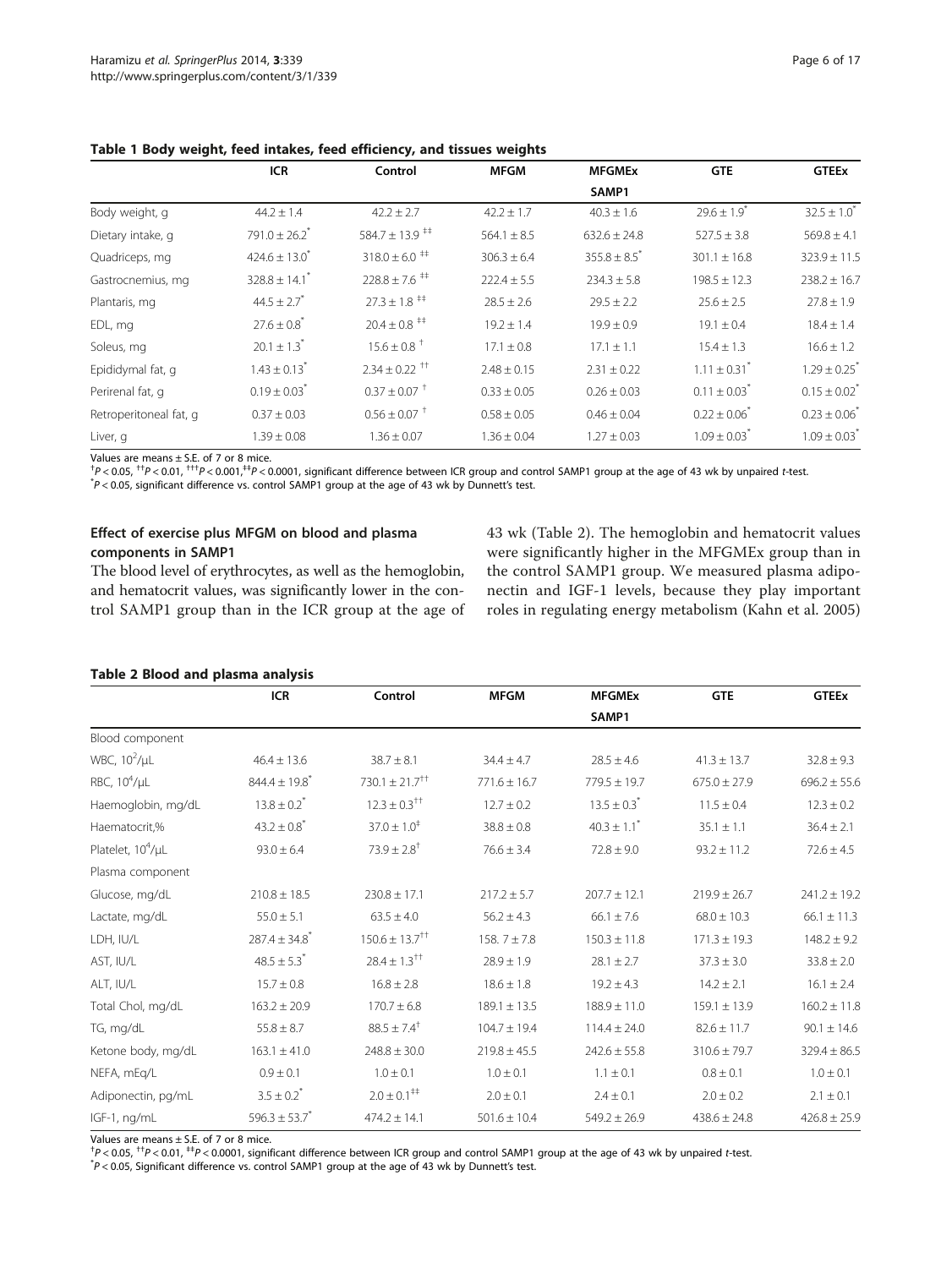<span id="page-6-0"></span>and protein synthesis in skeletal muscle (Perrini et al. [2010\)](#page-15-0). The plasma adiponectin level was significantly lower ( $P < 0.05$ ), and the plasma IGF-1 level tended to be lower ( $P = 0.07$ ) in the control SAMP1 group than in the ICR group. The MFGMEx group had significantly higher plasma adiponectin and IGF-1 levels than did the control SAMP1 group. The control SAMP1 group had significantly lower plasma LDH and AST and significantly higher TG levels than did the ICR mice. These plasma

measurements did not differ between the experimental groups and the control SAMP1 group.

#### Effect of exercise plus MFGM on tetanic contractile force of soleus and EDL muscles in SAMP1

The tetanic contractile force of the soleus (Figure 1A) and EDL (Figure 1B) muscles was significantly lower in the control SAMP1 group than in the ICR group at the age of 43 wk. The MFGMEx group had significantly higher



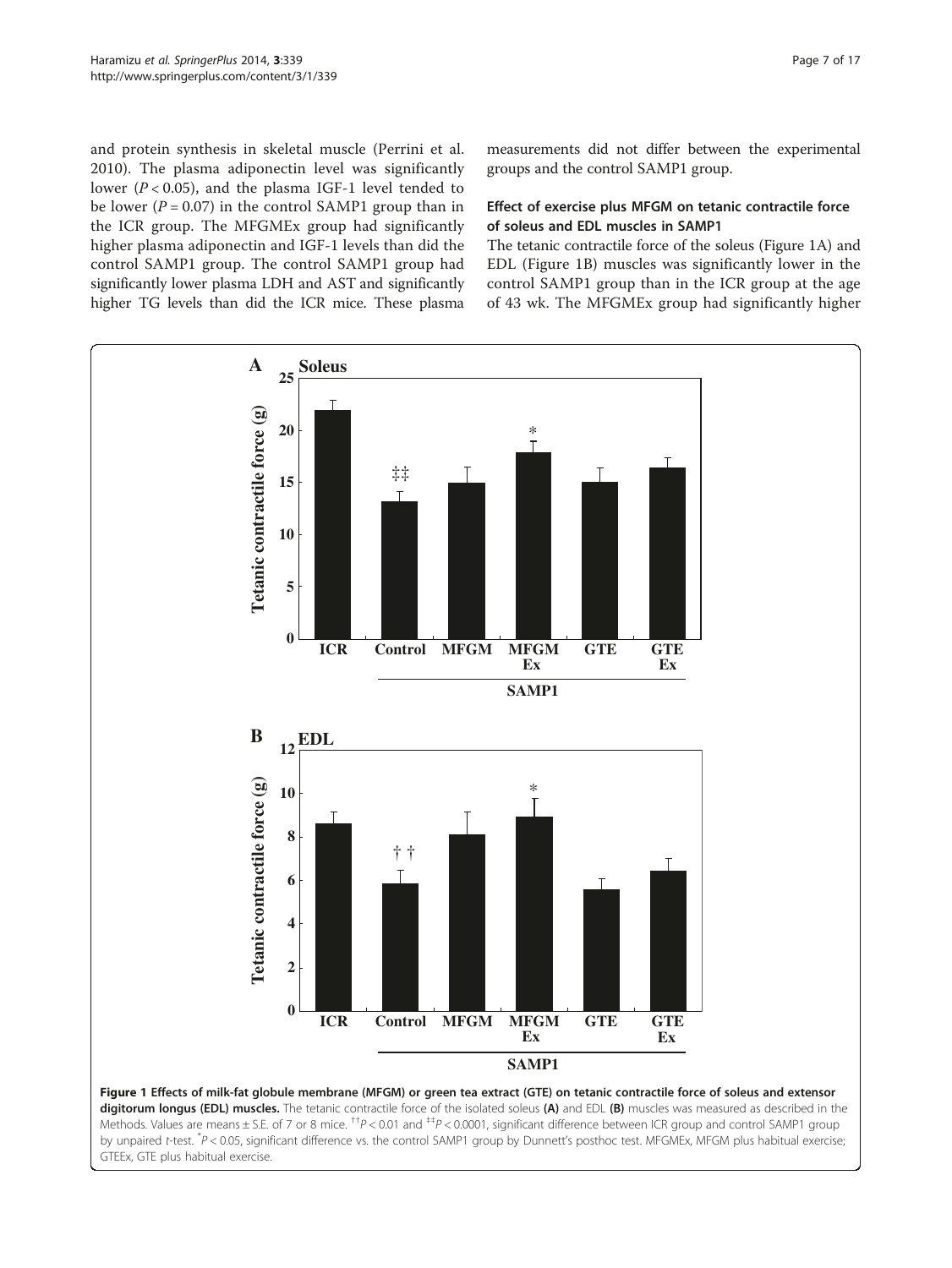tetanic contractile force than the control SAMP1 group in the soleus (Figure [1](#page-6-0)A) and EDL (Figure [1B](#page-6-0)) muscles. Contractile force in the GTEEx group did not differ significantly from that in the control SAMP1 group.

## Effect of exercise plus MFGM on locomotor activity and energy metabolism in SAMP1

Spontaneous locomotor activity and  $VO<sub>2</sub>$  were significantly lower in the control SAMP1 group than in the ICR group at the age of  $40 - 41$  wk ( $P < 0.05$ ; Table 3). In contrast, the MFGMEx group had significantly higher spontaneous locomotor activity and  $VO<sub>2</sub>$  than did the control SAMP1 group ( $P < 0.05$ ). Oxygen consumption did not differ between GTE-fed mice (GTE and GTEEx groups) and the control SAMP1 mice. There were no differences in RQ between the experimental groups.

## Effects of exercise plus MFGM on muscle gene expression

To identify the potential molecular mechanisms underlying the beneficial effects of habitual exercise combined with dietary MFGM on muscle mass and force, we compared the transcriptomic profile in the quadriceps muscle between the MFGMEx and the control SAMP1 groups. In the microarray analyses, probe sets identified as differentially expressed between the groups had a relative fold change value of >1.2 with no correction for multiple testing. Volcano plot analysis in GeneSpring revealed that 893 probes were differentially expressed in the MFGMEx group compared with the control SAMP1 group. Among these 893 probes, 317 were identified as up-regulated and 576 probes were downregulated (Additional file [1:](#page-14-0) Table S1). IPA was then used to decipher the biological processes characterized by the list differentially expressed probes. The biological processes highly represented in the MFGMEx group compared with the control SAMP1 group were "nervous system development and function"  $(P = 3.35E - 05$ to 2.25E-02), "hematological system development and function" ( $P = 1.59E-04$  to 2.30E-02), "immune cell trafficking" ( $P = 1.59E-04$  to 2.30E-02), "lymphoid tissue structure and development"  $(P = 1.59E-04$  to 2.25E-02), and "embryonic development"  $(P = 5.04E-04$  to 2.25E-02) within the hierarchy "physiological systems development and functions." The top five functional annotations in the most

|  |  |  |  | Table 3 Energy metabolism and spontaneous activity |  |
|--|--|--|--|----------------------------------------------------|--|
|--|--|--|--|----------------------------------------------------|--|

significant process are shown in Table [4](#page-8-0). The most significant function responding to the combination of habitual exercise and dietary MFGM was "formation of synapse," followed by "growth of neurites" and "development of neuromuscular junction." In contrast, the microarray analysis followed by the IPA analysis of the GTEEx and control SAMP1 groups showed that the most significant function responding to the combination of habitual exercise and dietary GTE was "hematological system development and function." These functions by habitual exercise and dietary MFGM were not observed in response to combination of habitual exercise and dietary GTE (data not shown).

#### Effects of exercise plus MFGM on expression of genes encoding IGF-1 signaling molecules

To explore the differences in muscle weight between the SAMP1 controls and the ICR controls and (in the case of the quadriceps) between the MFGMEx group and the SAMP1 controls, the genes involved in muscle development were assessed by using RT-PCR. The control SAMP1 group had significantly lower igf1r and higher IGF-1 binding protein (igfbp)-5 gene expression (18.8% and 32.2%, respectively) than the ICR group. IGF-1 mRNA expression level did not differ among the groups (Figure [2](#page-8-0)). The MFGMEx group had significantly higher  $\frac{igf}{dr}$  and lower igfbp5 gene expression (by 23.4% and 24.3%, respectively) than did the control SAMP1 group.

#### Effect of exercise plus MFGM on MuSK and Dok-7

In light of the microarray results, the genes involved in "nervous system development and function" were examined. Microarray analysis revealed that habitual exercise plus dietary MFGM significantly increased MuSK mRNA expression (Additional file [1](#page-14-0): Table S1). Because MuSK and Dok-7 are crucial for NMJ formation (DeChiara et al. [1996](#page-14-0); Inoue et al. [2009;](#page-15-0) Okada et al. [2006\)](#page-15-0), we measured Dok-7 mRNA expression; our microarray analysis found only one instance in which the gene tended to be upregulated.

Expression of mRNAs for MyoD (+37.7%) and myogenin (+63.6%) was significantly higher in the MFGMEx group than in the control SAMP1 group (Figure [3](#page-9-0)), whereas it was significantly lower in the control SAMP1

|                          | ICR                          | Control                        | MFGM             | <b>MFGMEx</b>         | <b>GTE</b>      | <b>GTEEx</b>       |
|--------------------------|------------------------------|--------------------------------|------------------|-----------------------|-----------------|--------------------|
|                          |                              |                                |                  | SAMP1                 |                 |                    |
| Activity, g*cm/min       | $154.11 \pm 18.69$           | $92.02 \pm 16.75$ <sup>†</sup> | $115.99 + 15.51$ | $171.21 + 25.17$      | $72.28 + 9.45$  | $135.36 \pm 16.34$ |
| VO <sub>2</sub> , ml/min | $2.48 \pm 0.09$ <sup>*</sup> | $2.10 + 0.10^{T}$              | $2.18 \pm 0.09$  | $2.45 + 0.06^{\circ}$ | $1.82 + 0.10$   | $2.03 \pm 0.07$    |
| RO.                      | $0.851 \pm 0.028$            | $0.834 + 0.026$                | $0.835 + 0.021$  | $0.855 + 0.022$       | $0.838 + 0.024$ | $0.794 + 0.016$    |

Values are means  $\pm$  S.E. of 7 or 8 mice.

<sup>†</sup>P < 0.05, significant difference between ICR group and control SAMP1 group at the age of 40 - 41 wk by unpaired t-test.<br><sup>\*</sup>P < 0.05, significant difference ys, control SAMP1 group at the age of 43 wk by Dunpett's test.

 $P$  < 0.05, significant difference vs. control SAMP1 group at the age of 43 wk by Dunnett's test.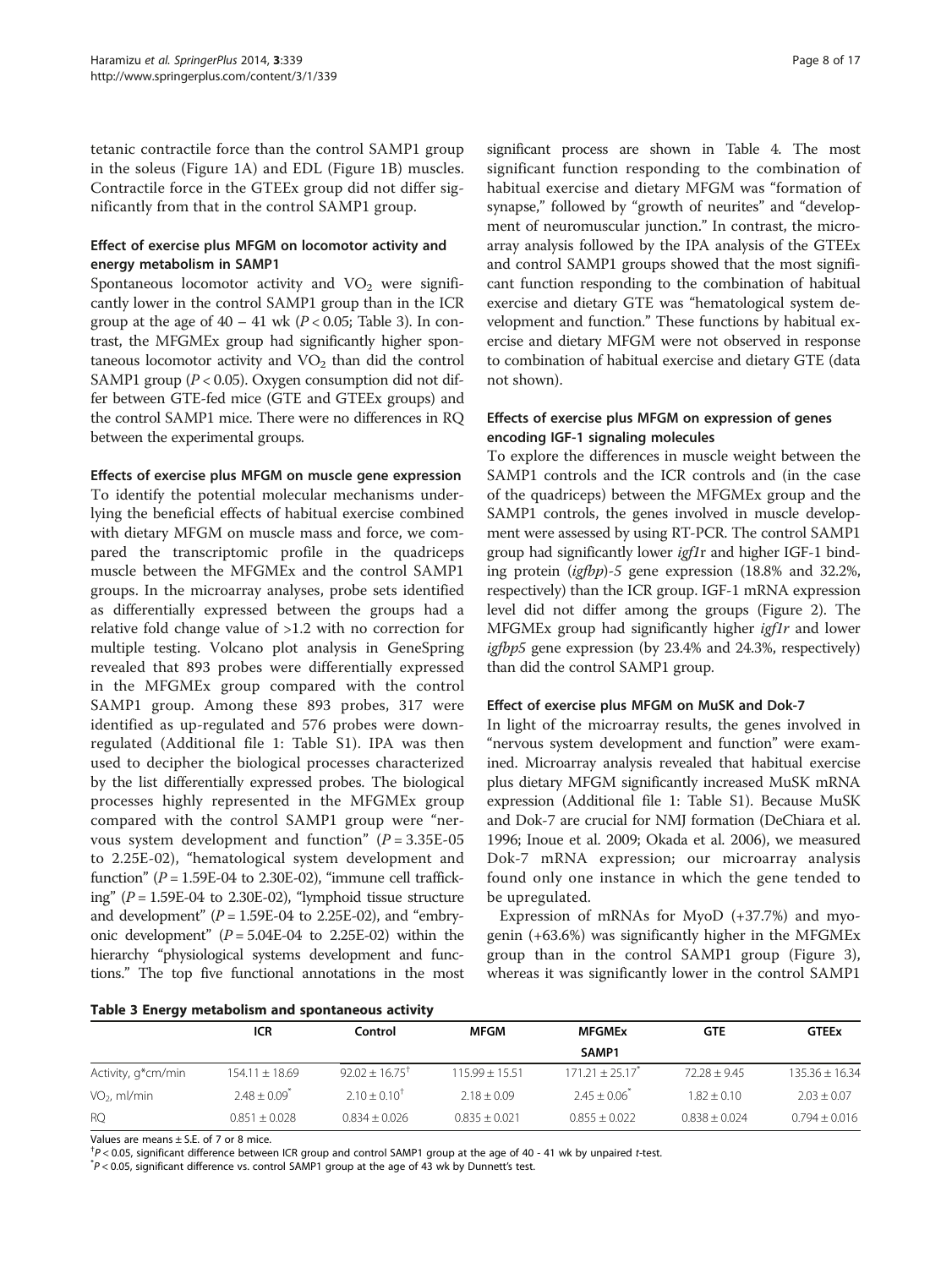#### <span id="page-8-0"></span>Table 4 "Nervous System Development and Function" characterised by differentilly expressed probes in the quadriceps muscles of the control and MFGMEx groups, as determined by using IPA (Ingenuity Pathways Analysis) software v9.0

| <b>Functional annotation</b>             | Differentially expressed<br>genes/total genes | P-value      |
|------------------------------------------|-----------------------------------------------|--------------|
| Formation of synapse                     | 8/179                                         | 3.33E-05     |
| Growth of neurites                       | 18/708                                        | 1.89E-03     |
| Development of neuromuscular<br>junction | 4/37                                          | $2.54F - 03$ |
| Outgrowth of neurites                    | 15/614                                        | 6.53E-03     |
| Morphogenesis of neurites                | 7/438                                         | 1.58E-02     |
|                                          |                                               |              |

group than in the ICR group. The MFGMEx group had significantly higher MuSK mRNA expression (+26.9%) than the control SAMP1 group, whereas MuSK mRNA expression did not differ between the ICR group and the control SAMP1 group. The MFGMEx group had significantly higher NCAM mRNA expression (+29.5%) than did the control SAMP1 group; these results were consistent with the microarray results. Whereas Dok-7 was not found in the microarray results (Additional file [1](#page-14-0): Table S1), our RT-PCR analysis showed that the MFGMEx group had significantly greater Dok-7 (+31.0%) mRNA expression than the control SAMP1 group (Figure [3](#page-9-0)).

The Dok-7 protein level was significantly higher (+30.8%,  $P < 0.01$ ), and the MuSK protein level tended to be higher (+18.2%,  $P = 0.1$ ), in the MFGMEx group than in the control SAMP1 group (Figure [4\)](#page-10-0). ICR mice had significantly more MuSK protein than the control SAMP1 mice. The Dok-7 protein level did not differ between these two groups.

## Effects of MFGM, PLF, SLF, and sphingomyelin plus mechanical stretching on expression of genes encoding Dok-7, MuSK, and myogenin in differentiating C2C12 cells Skeletal muscle is highly adaptable and responds to exercise and training, thus increasing muscle mass and function. To further understand the mechanisms underlying

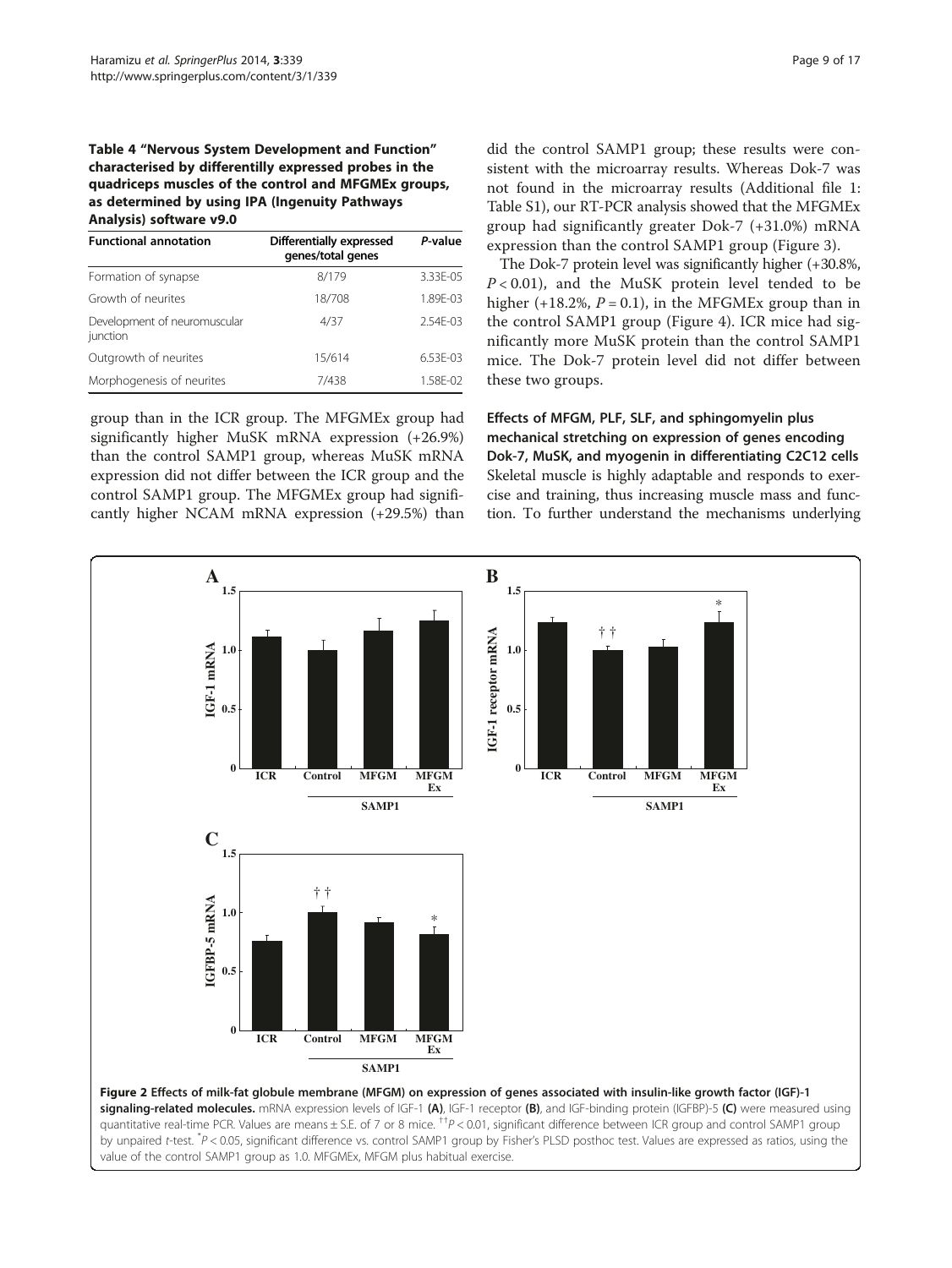<span id="page-9-0"></span>Haramizu *et al. SpringerPlus* 2014, **3:**339 Page 10 of 17<br>http://www.springerplus.com/content/3/1/339 Page 10 of 17



the adaptive response of skeletal muscles in vivo, in vitro culture systems that use mechanical stretching of cultured myotubes have been developed to mimic in vivo muscle physiology (Passey et al. [2011](#page-15-0)), including neuromuscular adaptation in response to exercise (Folland and Williams [2007](#page-14-0); Hubatsch and Jasmin [1997](#page-15-0); Jasmin et al. [1991](#page-15-0); Sveistrup et al. [1995](#page-15-0)). Accordingly, we examined the effects of MFGM-derived fractions and sphingomyelin combined with mechanical stretch (as a substitute for exercise in vivo) on the expression of several genes.

Treatment of the stretched cells with MFGM, PLF, SLF, or sphingomyelin significantly increased Dok-7 gene expression compared with that in cells that received mechanical stretching alone; this was evident especially in the cells treated with SLF or sphingomyelin (Figure [5](#page-11-0)). Myogenin gene expression was increased significantly by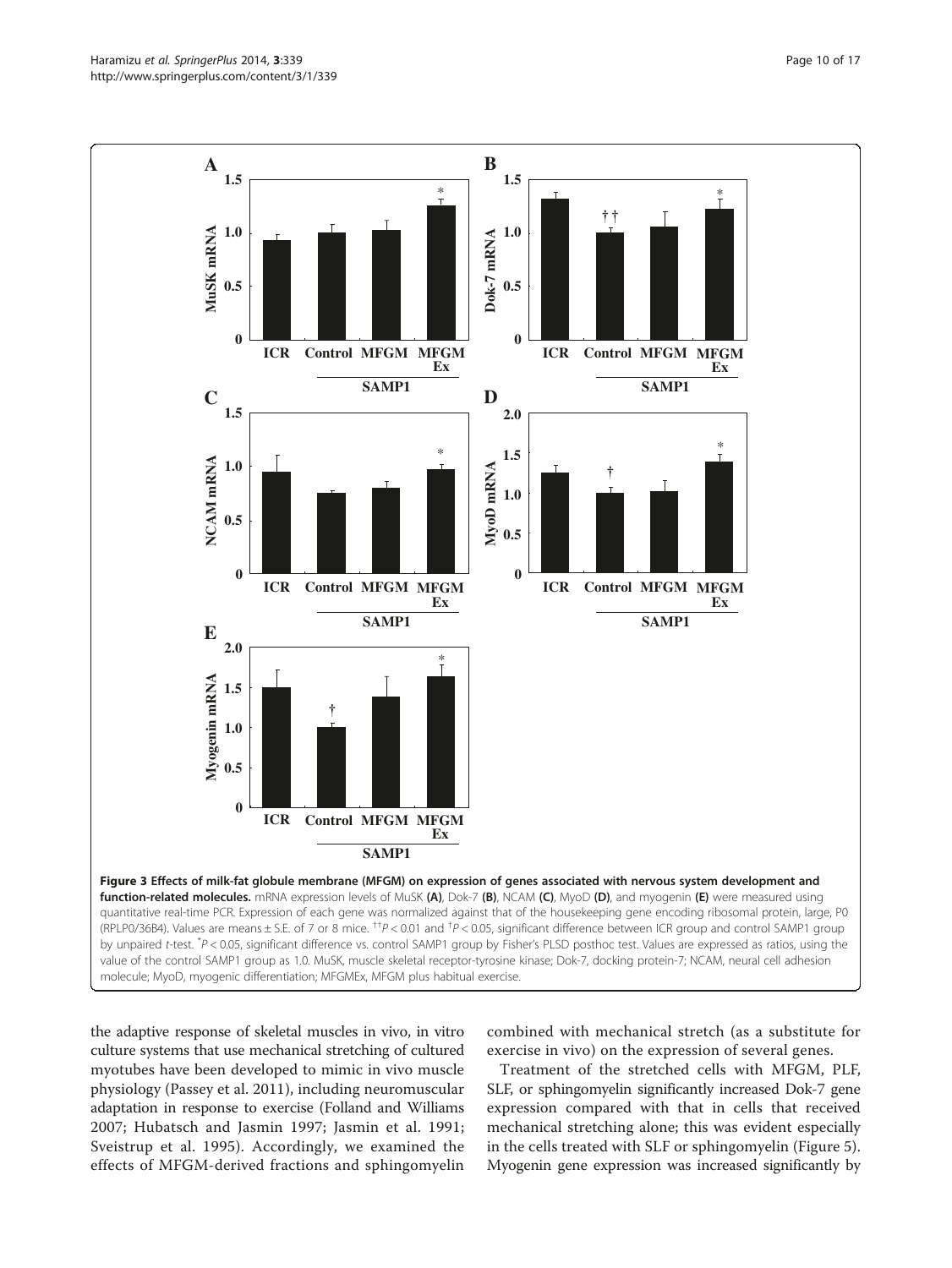treatment with 0.01% MFGM or with 0.001% or 0.005% PLF fraction plus mechanical stretching of the cells. These results are consistent with the effects of the combination of habitual exercise and dietary MFGM observed in vivo.

## **Discussion**

Our major finding was that habitual exercise combined with nutritional supplementation in the form of dietary MFGM, but not exercise plus dietary GTE, attenuated



<span id="page-10-0"></span>Haramizu *et al. SpringerPlus* 2014, **3:**339 Page 11 of 17<br>http://www.springerplus.com/content/3/1/339 Page 11 of 17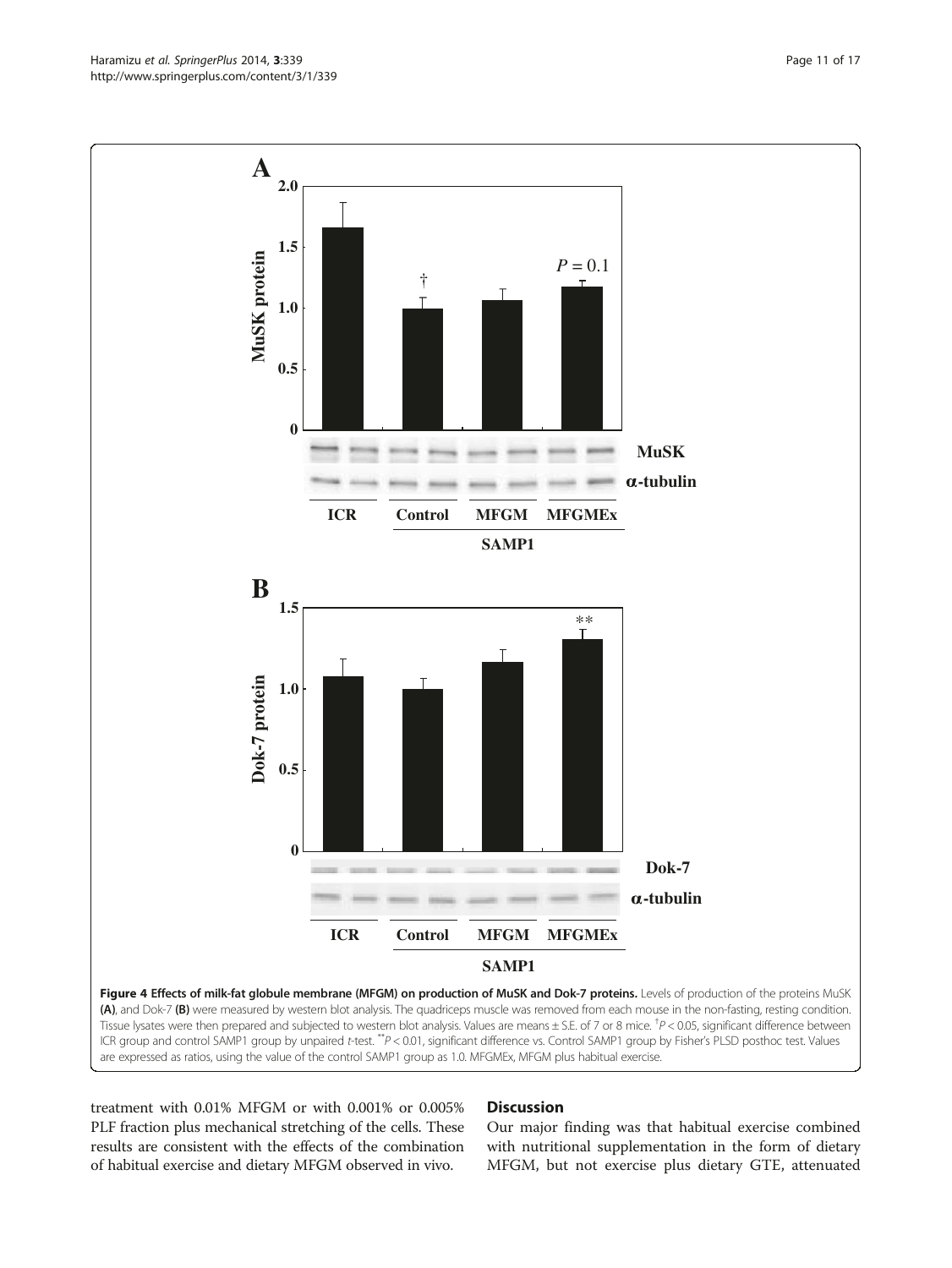age-related loss of muscle mass and maximum contractile force in SAMP1; this result may have been due to the increase in metabolic rate and physical activity. Our results also suggest that the beneficial effects of habitual exercise plus dietary MFGM on skeletal muscle mass and function are related to the stimulation of neuromuscular system development and function.

The control SAMP1 group had smaller muscle mass and contractile force production than did ICR mice. These results were consistent with those of Sakakima et al. ([2004](#page-15-0)) and with our previous finding that contractile force in the soleus muscle was significantly lower in SAMP1 mice than in SAMR1 mice (Haramizu et al. [2011a](#page-15-0), [2011b](#page-15-0)). We used ICR mice as normal group of controls; our results suggest that, in comparison with these mice, SAMP1 mice exhibit aging-related deterioration in the mass and function of both soleus and EDL muscle. SAMP1 mice were less active either locomotively or metabolically; this may have been the cause of the increase in WAT accumulation and plasma TG levels, and the decrease in adiponectin levels, compared with those in ICR mice.

Even though we consider ICR mice to be valid controls for SAMP1 mice (Lee et al. [2013](#page-15-0); Nagano et al. [2000](#page-15-0); Sakakima et al. [2004\)](#page-15-0), we cannot rule out the possibility that the observed differences in the results obtained with ICR and SAMP1 mice may be due to differences between the strains. Because Derave et al. [\(2005](#page-14-0)) stated

<span id="page-11-0"></span>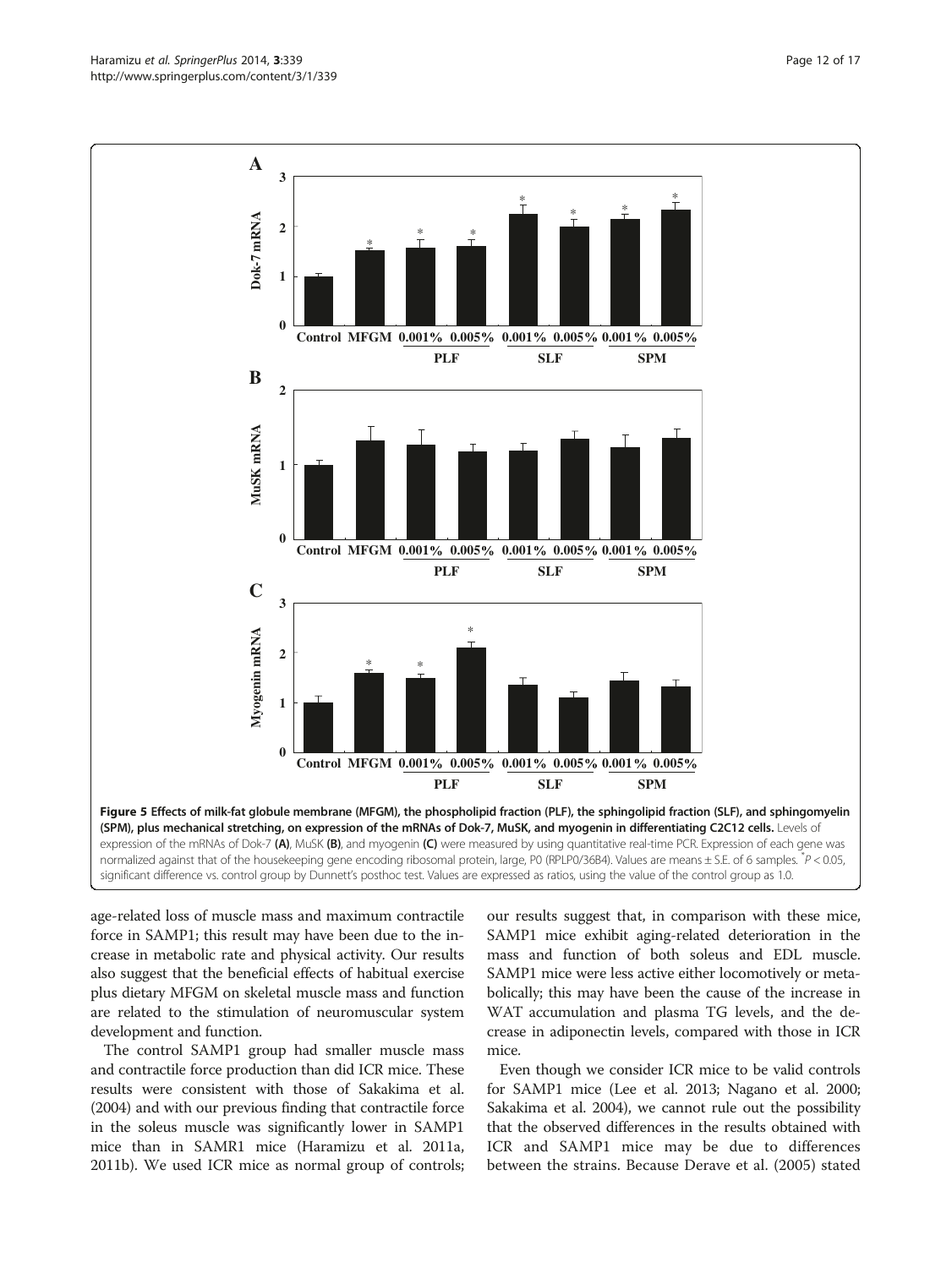that SAMR1 mice were not suitable because of difficulties in breeding them, and because we have had problems with tumors of the oral cavity in SAMR1 mice, we prefer to use ICR mice as controls for SAMP1 mice in our studies.

Our SAMP1 mice had significantly lower skeletal muscle mass than did ICR mice at age 43 wks. Considering the fact that there is no difference in the ratio of gastrocnemius muscle weight to body weight between ICR and SAMP1 mice at the age of 24 wk (Sakakima et al. [2004](#page-15-0)), the lower muscle mass in SAMP1 in this study is not likely to be caused by arrested muscle growth but by sarcopenia. Our previous study showed that the reduced muscle mass in SAMP1 could be explained partly by a decrease in IGF-1 signaling, which dynamically regulates muscle protein synthesis (Haramizu et al. [2011a](#page-15-0), [2011b](#page-15-0)). IGF-1 receptor gene deletion in muscle causes earlier postnatal diabetes and mortality (Kitamura et al. [2003\)](#page-15-0). Expression of the gene encoding IGFBP (binding protein)-5, decreases with age (Welle et al. [2001](#page-16-0)); IGFBP-5 is produced by muscle cells and suppresses muscle differentiation by interfering with IGF-1-dependent signaling (Mukherjee et al. [2008](#page-15-0)). We found that decreased expression of the mRNA for IGF-1 receptor and increased expression of the mRNA for IGFBP-5 mRNA expression, either of which can interfere with IGF-1 signaling, seemed to be associated with decreased mass of the quadriceps muscle in SAMP1.

Most interestingly, the aging-associated deteriorations in muscle mass and force were significantly attenuated by a combination of habitual exercise and dietary MFGM. Aging-dependent declines in serum IGF-1 levels may also contribute to loss of muscle mass (Perrini et al. [2010](#page-15-0)); a recent study has shown that loss of muscle mass in aged mice can be attenuated partly by increasing serum IGF-1 levels by feeding royal jelly (Niu et al. [2013\)](#page-15-0). Therefore, the increases in serum IGF-1 and IGF-1 receptor mRNA levels and decreases in IGFBP-5 mRNA levels after habitual exercise plus dietary MFGM might have contributed to the increase in muscle mass and contractile force production in SAMP1.

SAMP1 had lower concentrations of circulating erythrocytes, and lower hemoglobin and hematocrit levels than did ICR mice, in parallel with previous findings that with advancing age these levels decline (Boggs and Patrene [1986;](#page-14-0) Coppola et al. [2000\)](#page-14-0). Concurrently, the decreased erythrocytes and hemoglobin levels reduce the oxygencarrying capacity of the blood (Tsai et al. [2010](#page-16-0)); this may be consistent with the lower oxygen consumption in SAMP1 in the present study. MFGM intake combined with exercise increased hemoglobin and hematocrit levels and tended to increase the RBC count in the SAMP1 mice; this may have resulted in increased oxygen consumption. The protective effect of habitual exercise plus dietary MFGM on erythrocytes (including their survival, synthesis, and degradation) needs to be elucidated. Here, we did not measure mitochondrial and oxidative enzyme activities. In our previous studies, the lower physical performance of SAMP1 mice has been associated with a decrease in muscle β-oxidation capacity and in the mRNA expression levels of cytochrome c oxidase and peroxisome proliferator–activated receptor-gamma coactivator-1 (Haramizu et al. [2011a](#page-15-0), [2011b](#page-15-0); Murase et al. [2008](#page-15-0)). Therefore, we cannot rule out the possibility that a decrease in muscle mitochondrial activity for processing oxygen is also responsible for the lower whole-body oxygen consumption in SAMP1 mice.

Plasma adiponectin levels were lower in SAMP1 than in ICR mice but increased after MFGM intake plus habitual exercise. Adiponectin stimulates energy metabolism in skeletal muscle through the action of AMP-activated protein kinase (Kahn et al. [2005](#page-15-0)), and the absence of adiponectin causes muscle dysfunction (Krause et al. [2008](#page-15-0)). Therefore, our results suggest that an increase in plasma adiponectin levels also contributes to the increase in muscle force and whole-body energy expenditure seen with MFGM intake plus exercise. Bouassida et al. ([2010\)](#page-14-0) have shown that both acute and regular exercise increase circulating adiponectin levels. However, increase in adiponectin levels was observed by exercise plus GTE. Therefore, the results seem to be related more to the effect of exercise plus MFGM than of exercise alone.

Of more interest is our finding that the major effect of habitual exercise plus dietary MFGM was characterized in our transcriptomic analysis as 'nervous system development.' A combination of habitual exercise and dietary MFGM increased the levels of MuSK and Dok-7, both of which play essential roles in synapse formation at the NMJ because lacking MuSK or Dok-7 failed to form NMJ formation (DeChiara et al. [1996](#page-14-0); Inoue et al. [2009](#page-15-0); Okada et al. [2006\)](#page-15-0), suggesting that exercise plus MFGM may help to improve NMJ formation. A combination of habitual exercise and dietary MFGM also increased the levels of expression of the mRNAs for MyoD and myogenin. The increased levels of expression of the mRNAs for MyoD and myogenin after exercise plus MFGM may help to improve NMJ formation and thereby improve muscle contractile function, because lack of MyoD expression results in aberrant development of neuromuscular synapses, leading to muscle contractile dysfunction (Macharia et al. [2010\)](#page-15-0). In addition, MyoD and myogenin are associated with muscle differentiation (Capkovic et al. [2008\)](#page-14-0). Therefore, increased expression of the genes encoding MyoD and myogenin may also contribute to increased neural or muscle adaptation (i.e., through an in the number of myonuclei), or both, after habitual exercise plus dietary MFGM.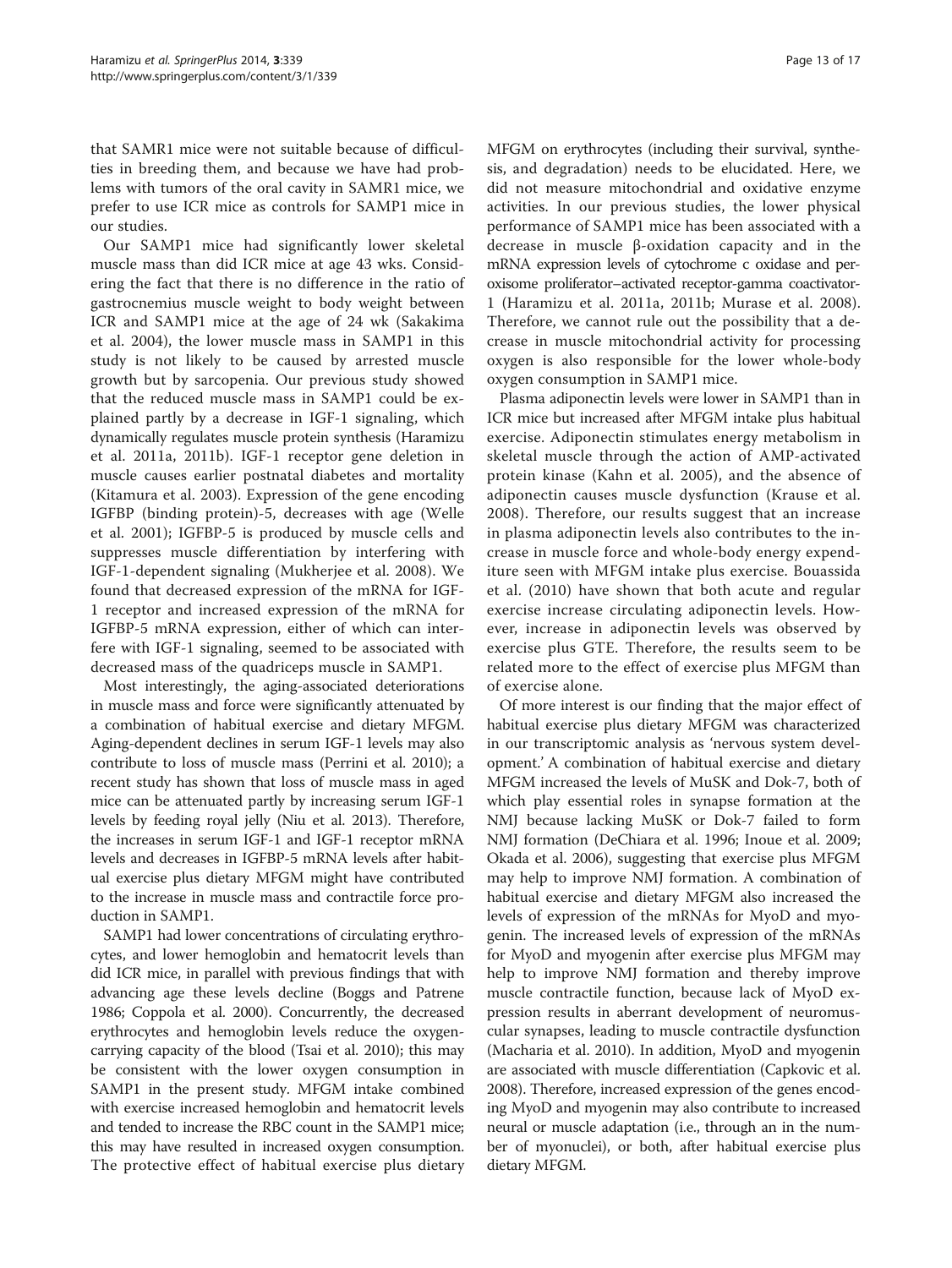In contrast to our findings, some studies have found that the expression of some genes (e.g., encoding those encoding myogenin and NCAM) increases in denervation or aging (Ibebunjo et al. [2013;](#page-15-0) Larkin et al. [2003](#page-15-0); Moresi et al. [2010](#page-15-0)). Although we cannot dismiss the difference between our findings and these previous ones, it is possible that the muscle of our SAMP1 at the age of 43 wk, unlike those in these previous models of severe aging and denervation, did not in fact undergo severe denervation. Therefore, the decreased levels of mRNAs for myogenin and NCAM in our SAMP1 mice might not have been associated with muscle denervation. Similarly, considering our finding that quadriceps muscle mass and soleus force was significantly increased by exercise plus MFGM in SAMP1, the increased levels of myogenin and NCAM mRNA expression seen with exercise plus MFGM do not suggest the presence of muscle denervation. However, more detailed analyses, for example by histological and molecular approaches, are needed to translate the transcriptional changes that we found here into improved muscle mass, function, and metabolism after a combination of habitual exercise and daily consumption of MFGM.

Our study had some limitations. First, since we did not count the rotations of the running wheel consistently during the experimental period, we cannot rule out the possibility that a combination of habitual exercise plus dietary MFGM increased total physical activity and thus affected muscle physiology. However, our preliminary study showed that dietary supplementation with 1% MFGM did not change spontaneous activity in mice (data not shown). Therefore, we speculate that the beneficial effects of exercise plus MFGM are not the result of a change in spontaneous activity levels.

Second, because we did not include a group subjected to habitual exercise alone, the effects on muscle mass, function, and NMJ formation may have been the result of exercise alone. A numbers of studies have shown that voluntary exercise alone in an unloaded condition (treadmill running and spontaneous wheel running) fails to improve muscle mass and strength (Ishihara et al. [1998](#page-15-0); Gallo et al. [2006;](#page-14-0) Legerlotz et al. [2008\)](#page-15-0); considering that resistance training is effective in improving muscle mass and strength (Chalé et al. [2013](#page-14-0); Leenders et al. [2013\)](#page-15-0), voluntary exercise may be difficult in managing muscle mass and strength when used alone. Consistent with this point, habitual running alone and dietary supplementation with green tea catechins combined with habitual running did not improve muscle mass (Murase et al. [2008](#page-15-0)). Here, habitual exercise plus dietary GTE did not change either muscle mass, or function, or the expression of NMJ-associated genes. In addition, the combination of mechanical stretch plus MFGM supplementation, but not mechanical stretch alone, increased the expression of genes involved in muscle differentiation and NMJ formation (Figure [5\)](#page-11-0); this was consistent with the effects of habitual exercise plus dietary MFGM in vivo. Taking the results together enables us to conclude that the beneficial effects of the combination of habitual exercise and dietary MFGM are produced by the interaction between habitual exercise and dietary MFGM, and are unlikely to be produced by habitual exercise alone. Nevertheless, further studies are required to clarify the mechanism underlying these effects of combined habitual exercise and dietary MFGM.

Consumption of whole milk by young adults after resistance training promotes muscle protein synthesis and inhibits protein breakdown, leading to improved net muscle protein balance (Elliot et al. [2006;](#page-14-0) Josse et al. [2010](#page-15-0); Wilkinson et al. [2007](#page-16-0)). Moreover, a cohort study has revealed that muscle strength in community-dwelling elderly is affected by the type of milk feeding in infancy (Robinson et al. [2012](#page-15-0)). The beneficial effects of milk on muscle mass and function are thought to be due to its nutritional capacity as a good source of proteins, lipids, amino acids, vitamins, and minerals. Cantó et al. [\(2012](#page-14-0)) have shown that nicotinamide riboside (the NAD<sup>+</sup> precursor found in milk) activates sirtuin activity, enhances mitochondrial gene expression, and prevents diet-induced obesity. We demonstrated here that MFGM may also be a beneficial component of milk that, when combined with habitual exercise, suppresses aging-associated deterioration of muscle mass and strength and loss of NMJ formation. Studies are in progress to clarify the clinical efficacy of dietary supplementation with MFGM combined with regular exercise in human adults including the elderly.

We found here that while myogenin mRNA expression was upregulated by MFGM-derived phospholipids, Dok-7 mRNA expression was upregulated by MFGM-derived phospholipids and sphingolipids, and by milk-derived sphingomyelin in differentiating myoblasts under mechanical stretch, suggesting that the beneficial effects of habitual exercise plus dietary MFGM in vivo are at least partly due to these components. Lipids play crucial roles in various cellular functions. For example, phosphatidylserine is involved in myoblast fusion (van den Eijnde et al. [2001](#page-16-0)) and phosphatidylcholine triggers IGF-1-stimulated responses (Rauch and Loughna [2005\)](#page-15-0). Moreover, sphingomyelin levels in the plasma membrane, a reservoir of bioactive sphingolipids, decrease during muscle satellite cell activation (Nagata et al. [2006](#page-15-0)), and increased levels of sphingosine-1 phosphate and sphingosine (metabolites of sphingomyelin) individually attenuate fatigue-induced decline in muscle contractile force (Danieli-Betto et al. [2005\)](#page-14-0). In our preliminary experiment in rats, MFGM ingestion increased the contents of phospholipids, sphingolipids, free fatty acids, and triglycerides in the mesenteric lymph, suggesting that dietary MFGM is absorbed and circulates after being metabolized into phospholipids and sphingolipids (our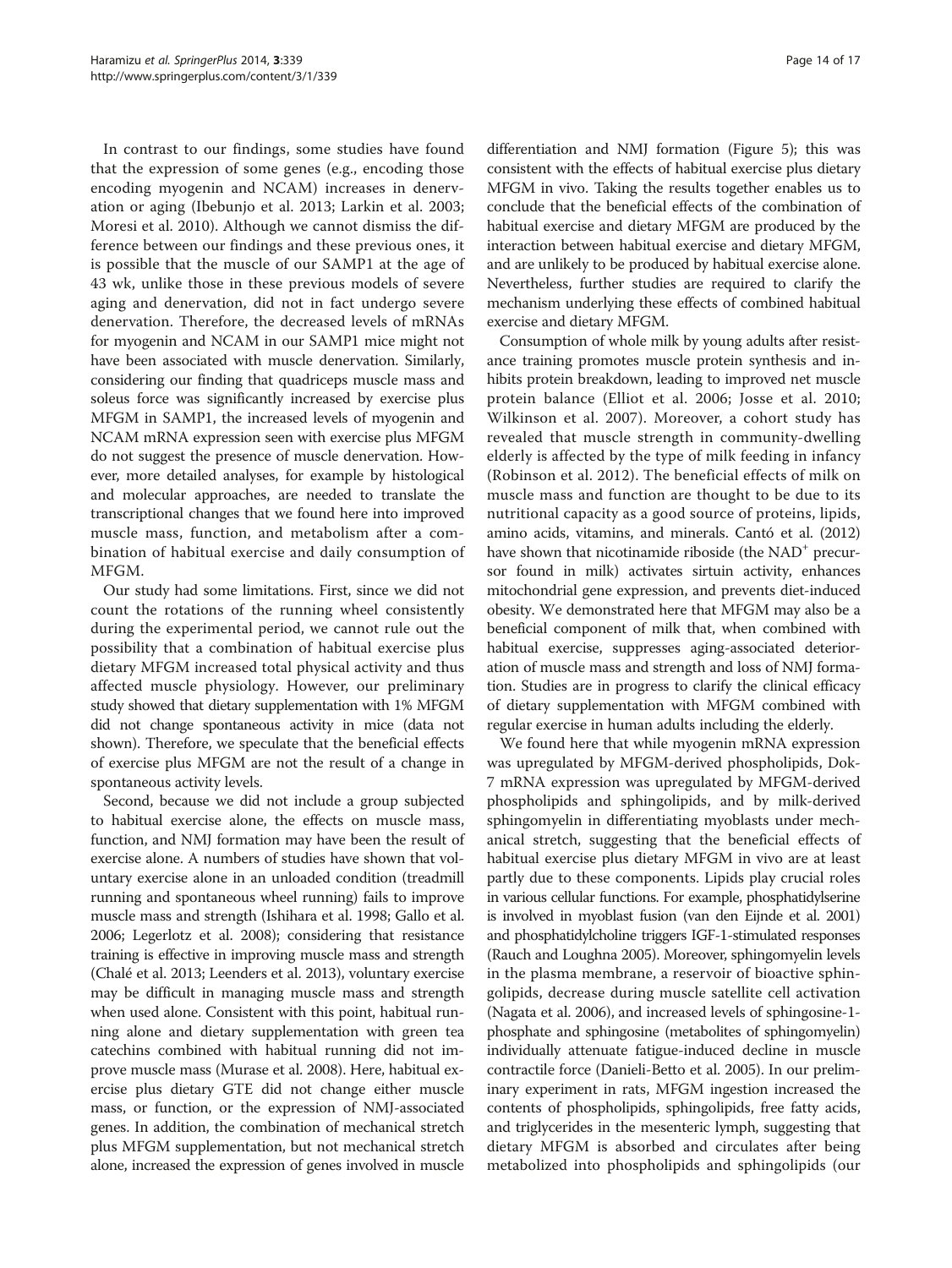<span id="page-14-0"></span>unpublished observation). Therefore, we speculate that phospholipids and sphingolipids contribute to a mechanism by which MFGM combined with habitual exercise improves muscle function. However, further studies are required to elucidate the effects of this combination in vivo.

#### Conclusions

Our findings provide evidence that, in senescenceaccelerated mice, a combination of habitual exercise and dietary supplementation with MFGM improves agerelated deficits in muscle function by improving neuromuscular development and IGF-1 signaling. Further studies are needed to clarify the mechanism underlying the interaction between regular exercise and dietary MFGM.

## Additional file

[Additional file 1: Table S1.](http://www.biomedcentral.com/content/supplementary/2193-1801-3-339-S1.doc) Probe names that were increased or decreased by MFGM intake combined with exercise in the quadriceps muscle.

#### Abbreviations

MFGM: Milk fat globule membrane (MFGM); GTE: Green tea extract; SAMP1: Senescence-accelerated P1 mice; Dok-7: Docking protein-7; NMJ: Neuromuscular junction; SAMR: Senescence-accelerated resistant mouse; PLF: Phospholipid fraction; TLC: Thin-layer chromatography; SLF: Sphingolipid fraction; DMEM: Dulbecco's modified eagle medium; EDL: Extensor digitorum longus; WAT: White adipose tissues; TG: Triglycerides; NEFA: Non-esterified fatty acid; AST: Aspartate aminotransferases; ALT: Alanine aminotransferase; HDL: High-density lipoprotein; LDL: Low-density lipoprotein; LDH: Lactate dehydrogenase; IGF: Insulin-like growth factor; VO<sub>2</sub>: Oxygen consumption; RQ: Respiratory quotient; MuSK: Muscle skeletal receptor-tyrosine kinase; NCAM: Neural cell adhesion molecule; MyoD: Myogenic differentiation; RPLP0/36B4: Ribosomal protein, large, P0; PVDF: Immobilon-P polyvinylidene fluoride; SDS-page: Sodium dodecyl sulfate polyacrylamide gel electrophoresis; SE: Standard error; ANOVA: Analysis of variance; IGFBP: IGF-binding protein.

#### Competing interests

All authors are employees of the Kao Corporation. The Kao Corporation is the sole funder of the research presented in this study. All authors and the Kao Corporation have filed patents to which the outcome of this research is relevant (US8268360).

#### Authors' contribution

SH, NO and AS managed the study, analyzed the data, and drafted the manuscript. SH, MY, KH, AO, and TM were involved in the experiments and in collection and analysis of the data. SH, NO, TH and AS was involved in the conception of the study, management of research expenses, and interpretation of data. Design of the study and critical revision of the manuscript were undertaken by all authors. All authors read and approved the final manuscript.

#### Authors' information

Satoshi Haramizu is a research scientist at the R&D - Biological Science Research of Kao Corporation. Mr. Haramizu's research focus is nutritional and exercise physiology for health.

Takuya Mori is a research scientist at the R&D - Biological Science Research of Kao Corporation. Mr. Mori's research focus is on nutritional physiology for health. Michiko Yano, PhD, is a research scientist at the R&D - Biological Science Research of Kao Corporation. Dr. Yano's research focus is on muscle biology for health. Noriyasu Ota, is a principal research scientist at the R&D - Biological Science Research of Kao Corporation. Mr. Ota's research focus is on nutritional and exercise physiology for health.

Kohjiro Hashizume is a research scientist at the R&D - Biological Science Research of Kao Corporation. Mr. Hashizume's research focus is on organic chemistry for finding beneficial food compositions.

Atsuko Otsuka is a research scientist at the R&D - Biological Science Research of Kao Corporation. Mrs. Otsuka's research focus is on muscle biology for health. Tadashi Hase DVM is a Vice-President with responsibility for the R&D - Biological Science Research of Kao Corporation. Dr. Hase's research focus is on lipid metabolism, nutrition, and health science.

Akira Shimotoyodome, PhD, is a Director for the R&D - Biological Science Research of Kao Corporation. Dr. Shimotoyodome's research focus is on lipid metabolism, nutrition, and health science.

#### Acknowledgements

We thank Satoko Soga and Yukiko Horigane for their technical assistance, and Naoko Ojima for her secretarial assistance.

#### Received: 24 January 2014 Accepted: 26 March 2014 Published: 4 July 2014

#### References

- Balice-Gordon RJ (1997) Age-related changes in neuromuscular innervation. Muscle Nerve Suppl 5:S83–S87
- Boggs DR, Patrene K (1986) Hematopoiesis and aging. V. A decline in hematocrit occurs in all aging female B6D2F1 mice. Exp Aging Res 12:131–134
- Bouassida A, Chamari K, Zaouali M, Feki Y, Zbidi A, Tabka Z (2010) Review on leptin and adiponectin responses and adaptations to acute and chronic exercise. Br J Sports Med 44:620–630
- Breen L, Phillips SM (2011) Skeletal muscle protein metabolism in the elderly: Interventions to counteract the 'anabolic resistance' of ageing. Nutr Metab (Lond) 8:68
- Cantó C, Houtkooper RH, Pirinen E, Youn DY, Oosterveer MH, Cen Y, Fernandez-Marcos PJ, Yamamoto H, Andreux PA, Cettour-Rose P, Gademann K, Rinsch C, Schoonjans K, Sauve AA, Auwerx J (2012) The NAD(+) precursor nicotinamide riboside enhances oxidative metabolism and protects against high-fat diet-induced obesity. Cell Metab 15:838–847
- Capkovic KL, Stevenson S, Johnson MC, Thelen JJ, Cornelison DD (2008) Neural cell adhesion molecule (NCAM) marks adult myogenic cells committed to differentiation. Exp Cell Res 314:1553–1565
- Cavaletto M, Giuffrida MG, Conti A (2008) Milk fat globule membrane components–a proteomic approach. Adv Exp Med Biol 606:129–141
- Chai RJ, Vukovic J, Dunlop S, Grounds MD, Shavlakadze T (2011) Striking denervation of neuromuscular junctions without lumbar motoneuron loss in geriatric mouse muscle. PLoS One 6:e28090
- Chalé A, Cloutier GJ, Hau C, Phillips EM, Dallal GE, Fielding RA (2013) Efficacy of whey protein supplementation on resistance exercise-induced changes in lean mass, muscle strength, and physical function in mobility-limited older adults. J Gerontol A Biol Sci Med Sci 68:682–690
- Coppola L, Caserta F, De Lucia D, Guastafierro S, Grassia A, Coppola A, Marfella R, Varricchio M (2000) Blood viscosity and aging. Arch Gerontol Geriatr 31:35–42
- Danieli-Betto D, Germinario E, Esposito A, Megighian A, Midrio M, Ravara B, Damiani E, Libera LD, Sabbadini RA, Betto R (2005) Sphingosine 1-phosphate protects mouse extensor digitorum longus skeletal muscle during fatigue. Am J Physiol Cell Physiol 288:C1367–C1373
- DeChiara TM, Bowen DC, Valenzuela DM, Simmons MV, Poueymirou WT, Thomas S, Kinetz E, Compton DL, Rojas E, Park JS, Smith C, DiStefano PS, Glass DJ, Burden SJ, Yancopoulos GD (1996) The receptor tyrosine kinase MuSK is required for neuromuscular junction formation in vivo. Cell 85:501–512
- Derave W, Eijnde BO, Ramaekers M, Hespel P (2005) Soleus muscles of SAMP8 mice provide an accelerated model of skeletal muscle senescence. Exp Gerontol 40:562–572
- Elliot TA, Cree MG, Sanford AP, Wolfe RR, Tipton KD (2006) Milk ingestion stimulates net muscle protein synthesis following resistance exercise. Med Sci Sports Exerc 38:667–674
- Folland JP, Williams AG (2007) The adaptations to strength training: morphological and neurological contributions to increased strength. Sports Med 37:145–168
- Gallo M, Gordon T, Syrotuik D, Shu Y, Tyreman N, MacLean I, Kenwell Z, Putman CT (2006) Effects of long-term creatine feeding and running on isometric functional measures and myosin heavy chain content of rat skeletal muscles. Pflugers Arch 452:744–755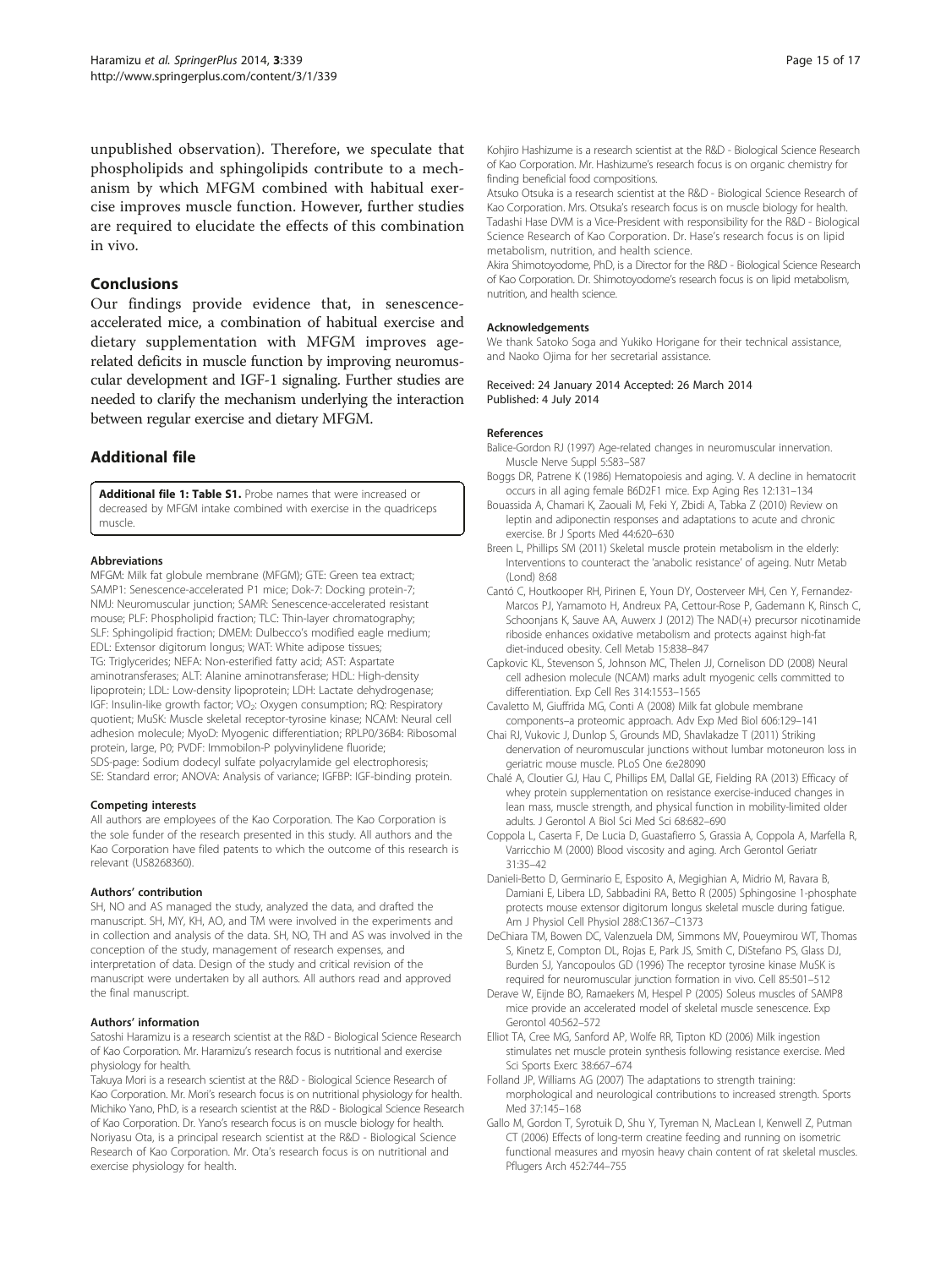<span id="page-15-0"></span>Haramizu S, Ota N, Hase T, Murase T (2011a) Catechins attenuate eccentric exercise-induced inflammation and loss of force production in muscle in senescence-accelerated mice. J Appl Physiol 111:1654–1663

Haramizu S, Ota N, Hase T, Murase T (2011b) Aging-associated changes in physical performance and energy metabolism in the senescence-accelerated mouse. J Gerontol A Biol Sci Med Sci 66:646–655

Hosokawa M (2002) A higher oxidative status accelerates senescence and aggravates age-dependent disorders in SAMP strains of mice. Mech Ageing Dev 123:1553–1561

Hubatsch DA, Jasmin BJ (1997) Mechanical stimulation increases expression of acetylcholinesterase in cultured myotubes. Am J Physiol Cell Physiol 273:C2002–C2009

Ibebunjo C, Chick JM, Kendall T, Eash JK, Li C, Zhang Y, Vickers C, Wu Z, Clarke BA, Shi J, Cruz J, Fournier B, Brachat S, Gutzwiller S, Ma Q, Markovits J, Broome M, Steinkrauss M, Skuba E, Galarneau JR, Gygi SP, Glass DJ (2013) Genomic and proteomic profiling reveals reduced mitochondrial function and disruption of the neuromuscular junction driving rat sarcopenia. Mol Cell Biol 33:194–212

Inoue A, Setoguchi K, Matsubara Y, Okada K, Sato N, Iwakura Y, Higuchi O, Yamanashi Y (2009) Dok-7 activates the muscle receptor kinase MuSK and shapes synapse formation. Sci Signal 2:ra7

Ishihara A, Roy RR, Ohira Y, Ibata Y, Edgerton VR (1998) Hypertrophy of rat plantaris muscle fibers after voluntary running with increasing loads. J Appl Physiol 84:2183–2189

Janssen I, Shepard DS, Katzmarzyk PT, Roubenoff R (2004) The healthcare costs of sarcopenia in the United States. J Am Geriatr Soc 52:80–85

Jasmin BJ, Gardiner PF, Vl G (1991) Muscle acetylcholinesterase adapts to compensatory overload by a general increase in its molecular forms. J Appl Physiol 70:2485–2489

Josse AR, Tang JE, Tarnopolsky MA, Phillips SM (2010) Body composition and strength changes in women with milk and resistance exercise. Med Sci Sports Exerc 42:1122–1130

Kadhiresan VA, Hassett CA, Faulkner JA (1996) Properties of single motor units in medial gastrocnemius muscles of adult and old rats. J Physiol 493:543–552

Kahn BB, Alquier T, Carling D, Hardie DG (2005) AMP-activated protein kinase: ancient energy gauge provides clues to modern understanding of metabolism. Cell Metab 1:15–25

Kitamura T, Kahn CR, Accili D (2003) Insulin receptor knockout mice. Annu Rev Physiol 65:313–332

Krause MP, Liu Y, Vu V, Chan L, Xu A, Riddell MC, Sweeney G, Hawke TJ (2008) Adiponectin is expressed by skeletal muscle fibers and influences muscle phenotype and function. Am J Physiol Cell Physiol 295:C203–C212

Larkin LM, Kuzon WM, Halter JB (2003) Effects of age and nerve-repair grafts on reinnervation and fiber type distribution of rat medial gastrocnemius muscles. Mech Ageing Dev 124(5):653–661

Larsson L (1995) Motor units: remodeling in aged animals. J Gerontol A Biol Sci Med Sci 50:91–95

Lee YJ, Jeong BH, Choi EK, Carp RI, Kim YS (2013) Complete genome sequences of new xenotropic murine leukemia viruses from the senescence-accelerated mouse (SAM): molecular and phylogenetic analyses. PLoS One 8:e55669

Leenders M, Verdijk LB, van der Hoeven L, van Kranenburg J, Nilwik R, van Loon LJ (2013) Elderly men and women benefit equally from prolonged resistance-type exercise training. J Gerontol A Biol Sci Med Sci 68:769–779

Legerlotz K, Elliott B, Guillemin B, Smith HK (2008) Voluntary resistance running wheel activity pattern and skeletal muscle growth in rats. Exp Physiol 93:754–762

Macharia R, Otto A, Valasek P, Patel K (2010) Neuromuscular junction morphology, fiber-type proportions, and satellite-cell proliferation rates are altered in MyoD(-/-) mice. Muscle Nerve 42:38–52

Manini TM, Clark BC (2012) Dynapenia and aging: an update. J Gerontol A Biol Sci Med Sci 67:28–40

MAQC Consortium, Shi L, Reid LH, Jones WD, Shippy R, Warrington JA, Baker SC, Collins PJ, de Longueville F, Kawasaki ES, Lee KY, Luo Y, Sun YA, Willey JC, Setterquist RA, Fischer GM, Tong W, Dragan YP, Dix DJ, Frueh FW, Goodsaid FM, Herman D, Jensen RV, Johnson CD, Lobenhofer EK, Puri RK, Schrf U, Thierry-Mieg J, Wang C, Wilson M et al (2006) The MicroArray Quality Control (MAQC) project shows inter- and intraplatform reproducibility of gene expression measurements. Nat Biotechnol 24:1151–1161

McGregor RA, Poppitt SD (2013) Milk protein for improved metabolic health: a review of the evidence. Nutr Metab (Lond) 10:46

Moresi V, Williams AH, Meadows E, Flynn JM, Potthoff MJ, McAnally J, Shelton JM, Backs J, Klein WH, Richardson JA, Bassel-Duby R, Olson EN (2010) Myogenin

and class II HDACs control neurogenic muscle atrophy by inducing E3 ubiquitin ligases. Cell 143:35–45

Mukherjee A, Wilson EM, Rotwein P (2008) Insulin-like growth factor (IGF) binding protein-5 blocks skeletal muscle differentiation by inhibiting IGF actions. Mol Endocrinol 22:206–215

Murase T, Haramizu S, Shimotoyodome A, Nagasawa A, Tokimitsu I (2005) Green tea extract improves endurance capacity and increases muscle lipid oxidation in mice. Am J Physiol Regul Integr Comp Physiol 288:R708–R715

Murase T, Haramizu S, Shimotoyodome A, Tokimitsu I (2006a) Reduction of diet-induced obesity by a combination of tea-catechin intake and regular swimming. Int J Obes 30:561–568

Murase T, Haramizu S, Shimotoyodome A, Tokimitsu I, Hase T (2006b) Green tea extract improves running endurance in mice by stimulating lipid utilization during exercise. Am J Physiol Regul Integr Comp Physiol 290:R1550–R1556

Murase T, Haramizu S, Ota N, Hase T (2008) Tea catechin ingestion combined with habitual exercise suppresses the aging-associated decline in physical performance in senescence-accelerated mice. Am J Physiol Regul Integr Comp Physiol 295:R281–R289

Murase T, Misawa K, Minegishi Y, Aoki M, Ominami H, Suzuki Y, Shibuya Y, Hase T (2011) Coffee polyphenols suppress diet-induced body fat accumulation by downregulating SREBP-1c and related molecules in C57BL/6 J mice. Am J Physiol Endocrinol Metab 300:E122–E133

Nagano S, Matsunaga S, Takae R, Morimoto N, Suzuki S, Yoshida H (2000) Immunolocalization of transforming growth factor-betas and their receptors in the intervertebral disk of senescence-accelerated mouse. Int J Oncol 17:461–466

Nagata Y, Kobayashi H, Umeda M, Ohta N, Kawashima S, Zammit PS, Matsuda R (2006) Sphingomyelin levels in the plasma membrane correlate with the activation state of muscle satellite cells. J Histochem Cytochem 54:375–384

Niu K, Guo H, Guo Y, Ebihara S, Asada M, Ohrui T, Furukawa K, Ichinose M, Yanai K, Kudo Y, Arai H, Okazaki T, Nagatomi R (2013) Royal jelly prevents the progression of sarcopenia in aged mice in vivo and in vitro. J Gerontol A Biol Sci Med Sci 68:1482–1492

Okada K, Inoue A, Okada M, Kakuta S, Jigami T, Kubo S, Shiraishi H, Eguchi K, Motomura M, Akiyama T, Iwakura Y, Higuchi O, Yamanashi Y (2006) The muscle protein Dok-7 is essential for neuromuscular synaptogenesis. Science 312:1802–1805

Oshida K, Shimizu T, Takase M, Tamura Y, Shimizu T, Yamashiro Y (2003) Effects of dietary sphingomyelin on central nervous system myelination in developing rats. Pediatr Res 53:589–593

Passey S, Martin N, Player D, Lewis MP (2011) Stretching skeletal muscle in vitro: Does it replicate in vivo physiology? (Review). Biotechnol Lett 33:1513–1521

Perrini S, Laviola L, Carreira MC, Cignarelli A, Natalicchio A, Giorgino F (2010) The GH/IGF1 axis and signaling pathways in the muscle and bone: mechanisms underlying age-related skeletal muscle wasting and osteoporosis. J Endocrinol 205:201–210

Rauch C, Loughna P (2005) C2C12 skeletal muscle cells exposure to

phosphatidylcholine triggers IGF-1 like-responses. Cell Physiol Biochem 15:211–224 Robinson SM, Simmonds SJ, Jameson KA, Syddall HE, Dennison EM, Cooper C, Sayer AA (2012) Hertfordshire cohort study group. (2012) muscle strength in older community-dwelling men is related to type of milk feeding in infancy. J Gerontol A Biol Sci Med Sci 67:990–996

Rowan SL, Rygiel K, Purves-Smith FM, Solbak NM, Turnbull DM, Hepple RT (2012) Denervation causes fiber atrophy and myosin heavy chain co-expression in senescent skeletal muscle. PLoS One 7:e29082

Sakakima H, Yoshida Y, Suzuki S, Morimoto N (2004) The effects of aging and treadmill running on soleus and gastrocnemius muscle morphology in the senescence-accelerated mouse (SAMP1). J Gerontol A Biol Sci Med Sci 59:1015–1021

Shimotoyodome A, Haramizu S, Inaba M, Murase T, Tokimitsu I (2005) Exercise and green tea extract stimulate fat oxidation and prevent obesity in mice. Med Sci Sports Exerc 37:1884–1892

Sinha-Hikim I, Sinha-Hikim AP, Parveen M, Shen R, Goswami R, Tran P, Crum A, Norris KC (2013) Long-term supplementation with a cystine-based antioxidant delays loss of muscle mass in aging. J Gerontol A Biol Sci Med Sci 68:749–759

Sveistrup H, Chan RY, Jasmin BJ (1995) Chronic enhancement of neuromuscular activity increases acetylcholinesterase gene expression in skeletal muscle. Am J Physiol Cell Physiol 269:C856–C862

Takeda T (1999) Senescence-accelerated mouse (SAM): a biogerontological resource in aging research. Neurobiol Aging 20:105–110